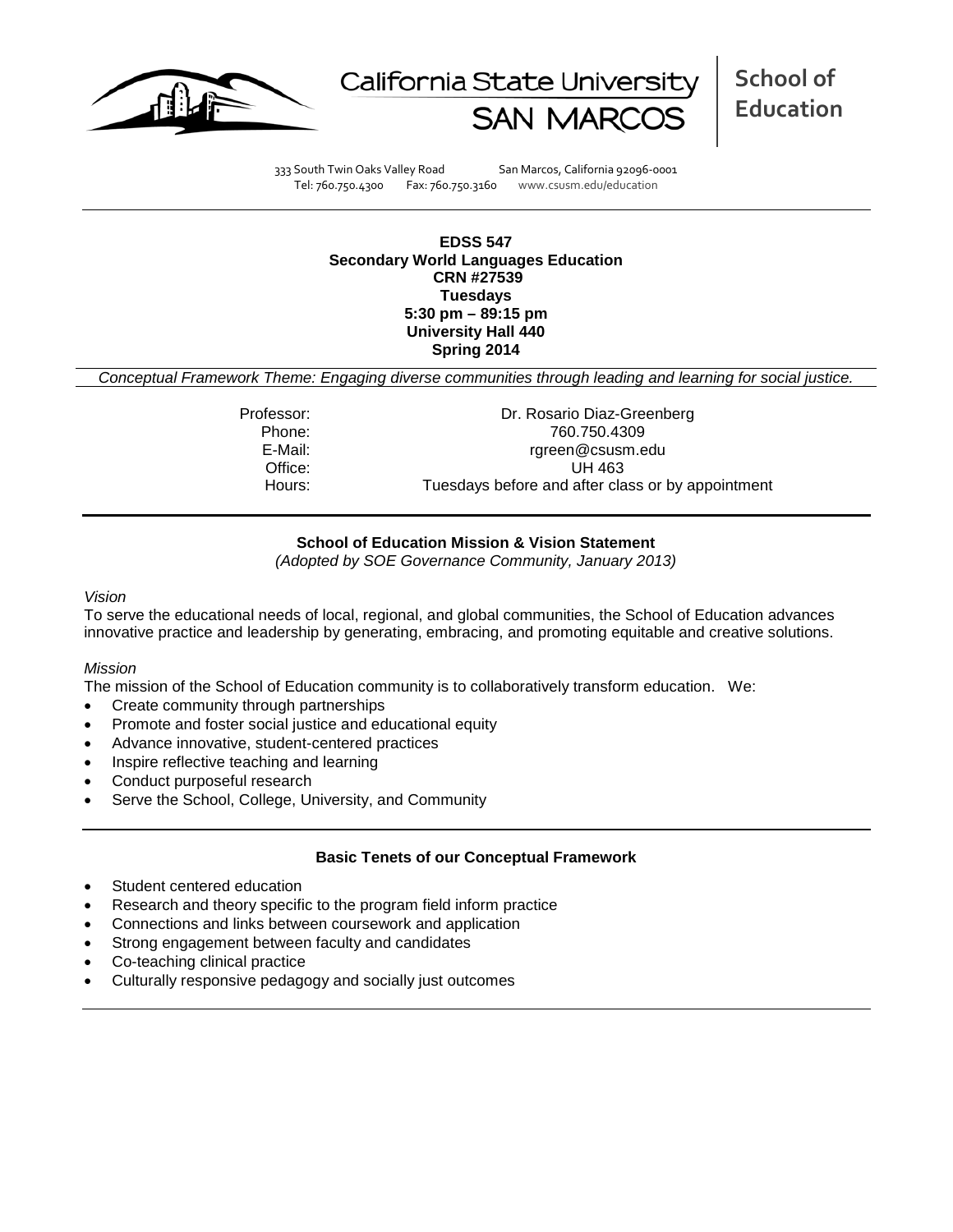## **Table of Contents**

## **COURSE DESCRIPTION**

<span id="page-1-0"></span>Focuses on developing and understanding of theory, methodology, and assessment of World Languages in integrated and inclusive secondary classrooms.

Diaz-Greenberg: *Required of credential candidates aiming to obtain an authorization to teach Spanish at the Secondary Level.* This course involves the practical application of the underlying theories and issues pertaining to second/foreign language education. Students will participate in lesson development, peer teaching experiences, materials development, textbook evaluation, and test construction appropriate for the teaching of foreign languages. Students are required to do additional reading and to submit five annotated bibliographies of articles from foreign language journals from the last three years or complete an analysis of four professional publications.

## <span id="page-1-1"></span>**Course Objectives**

Candidates completing EDSS 457 will be able to:

*a) demonstrate a high proficiency in the language that allows them to conduct their classes in the target language*

*b) demonstrate the ability to teach in a proficiency-oriented program with a commitment to teaching and learning using the four language skills of listening, speaking, reading, and writing, thus enabling their students to demonstrate communicative ability in the target language from level 1 to advanced*

*c) demonstrate knowledge of the nature of language, and of basic linguistics as well as a thorough understanding of the structural rules and practical use of the target language.* 

*d) demonstrate an in-depth knowledge and understanding of the cultures and societies in which the target*  language is spoken, with validation and appreciation of the language and cultures of heritage and native *speakers.*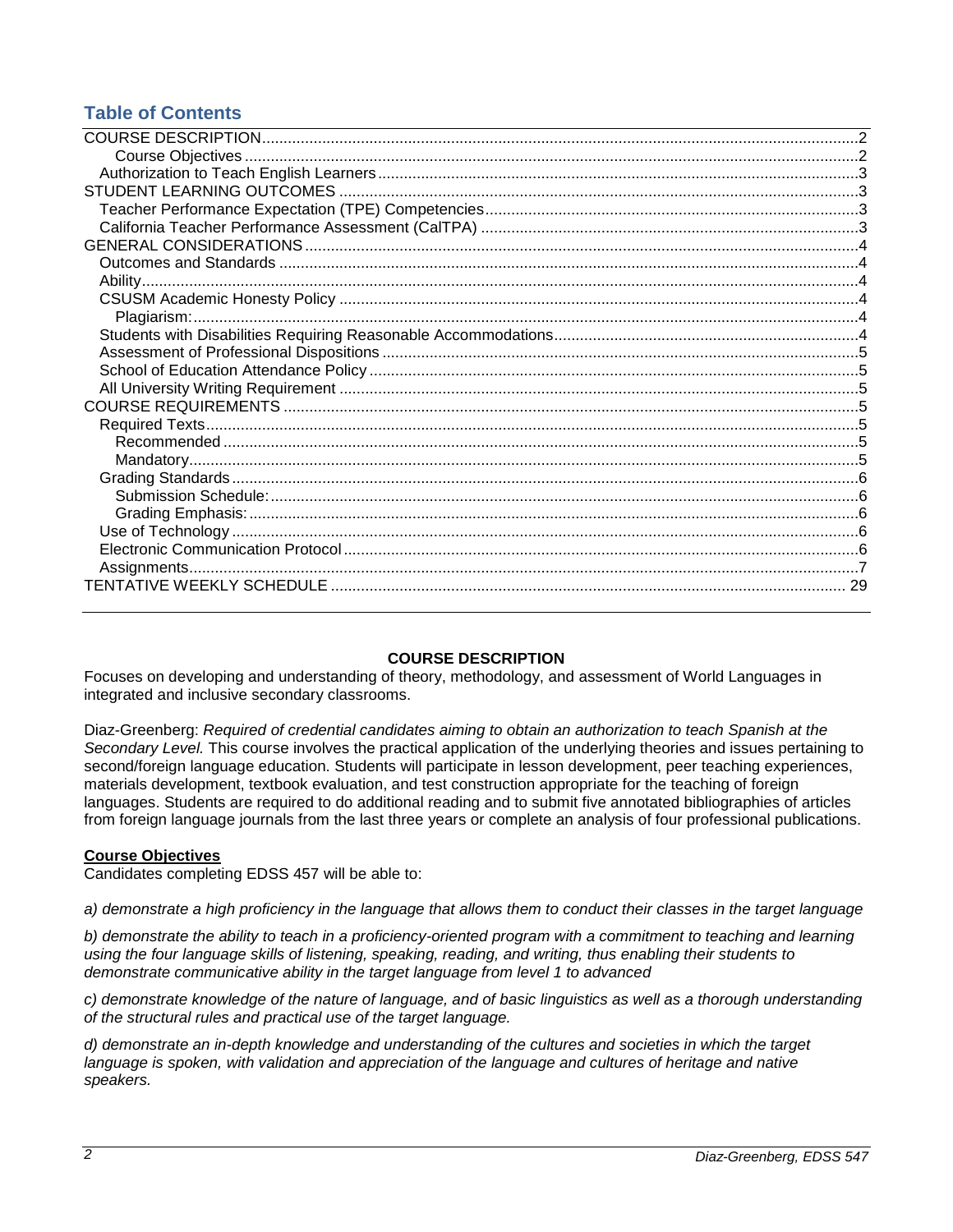*e) demonstrate that they have the requisite knowledge necessary to plan and deliver challenging lessons, to assess their students using a variety of assessment tools aligned with current methodology in second-language acquisition*

*f) emphasize critical thinking and evidence of student learning to inform their best practices in teaching. Candidates also demonstrate that they can effectively use technology to support and enhance their instruction.*

Students are expected to a) report, interpret, analyze, and synthesize complex information, and;

b) demonstrate university-level competence in information literacy, the use of technology, and oral communication.

Please note that this is a hybrid course that involves face-to face as well as online components. Therefore, students are required to check Cougar Courses for online components, announcements, and assignments.

#### **Authorization to Teach English Learners**

<span id="page-2-0"></span>This credential program has been specifically designed to prepare teachers for the diversity of languages often encountered in California public school classrooms. The authorization to teach English learners is met through the infusion of content and experiences within the credential program, as well as additional coursework. Candidates successfully completing this program receive a credential with authorization to teach English learners. *(Approved by CCTC in SB 2042 Program Standards, August 02)*

## **STUDENT LEARNING OUTCOMES**

## **Teacher Performance Expectation (TPE) Competencies**

<span id="page-2-2"></span><span id="page-2-1"></span>This course is designed to help teachers seeking the Single Subject(s) Credential to develop the skills, knowledge, and attitudes necessary to assist schools and districts in implementing an effective program for all students. The successful candidate will be able to merge theory and practice in order to realize a comprehensive and extensive educational program for all students. The course objectives, assignments, and assessments have been aligned with the CCTC standards for the Single Subject(s) Credential. You can incorporate artifacts from this class into your final comprehensive portfolio.

## **California Teacher Performance Assessment (CalTPA)**

<span id="page-2-3"></span>Beginning July 1, 2008 all California credential candidates must successfully complete a state-approved system of teacher performance assessment (TPA), to be embedded in the credential program of preparation. At CSUSM this assessment system is called the CalTPA or the TPA for short.

To assist your successful completion of the TPA, a series of informational seminars are offered over the course of the program. TPA related questions and logistical concerns are to be addressed during the seminars. Your attendance to TPA seminars will greatly contribute to your success on the assessment.

Additionally, SoE classes use common pedagogical language, lesson plans (lesson designs), and unit plans (unit designs) in order to support and ensure your success on the TPA and more importantly in your credential program.

<span id="page-2-4"></span>The CalTPA Candidate Handbook, TPA seminar schedule, and other TPA support materials can be found on the SoE website: <http://www.csusm.edu/education/CalTPA/ProgramMaterialsTPA.html>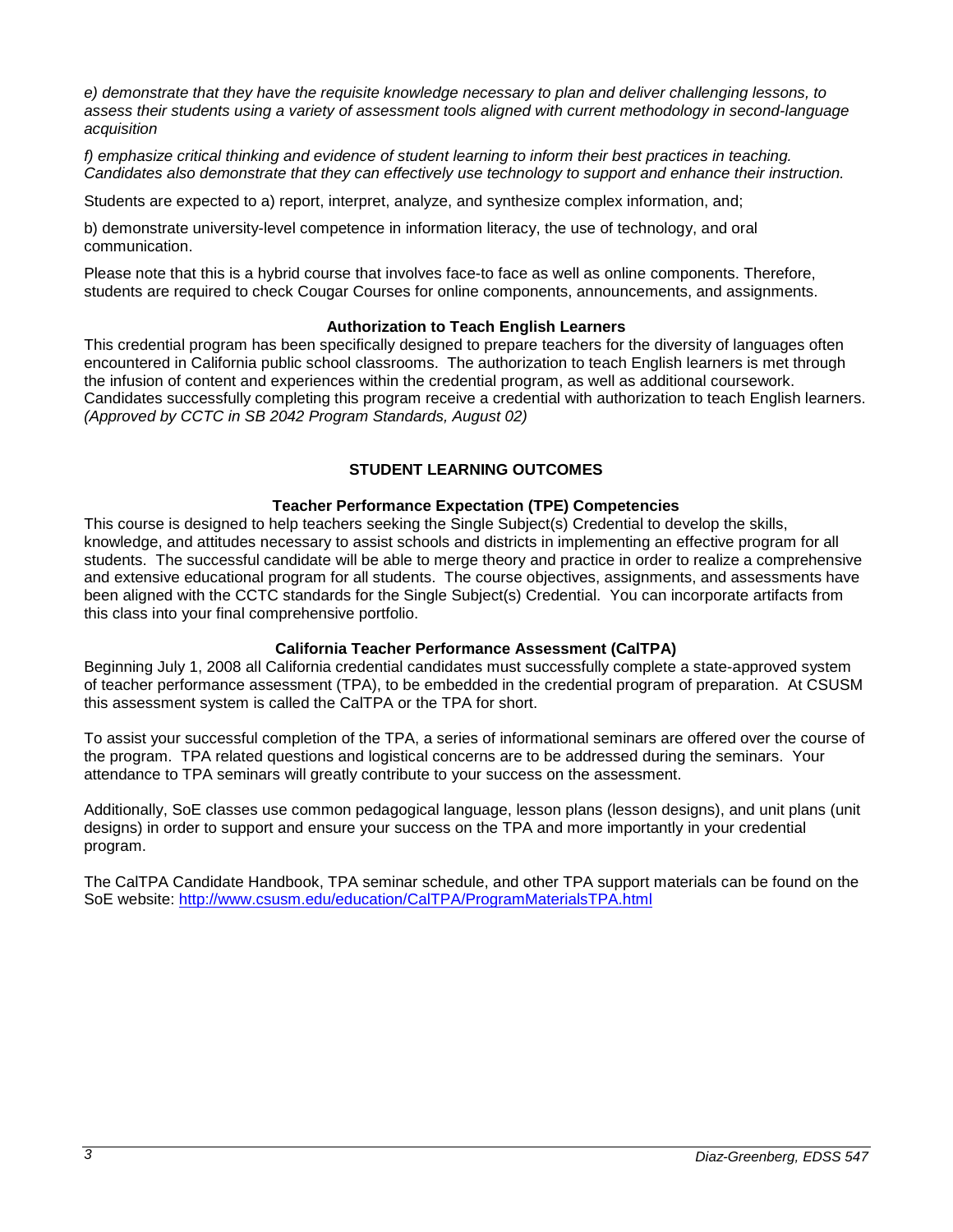#### **GENERAL CONSIDERATIONS**

#### **Outcomes and Standards**

<span id="page-3-0"></span>The context for, and scope of this course is aligned with standards for the Cross-cultural Language and Academic Development (CLAD) endorsement, as articulated by the California Commission on Teacher Credentialing (CTC), and as approved by the faculty of the School of Education in development of the program approval documents. (Note: As of 2002, the CLAD competencies are collectively referred to as an *Authorization to Teach English Learners*.) Further consideration has been given to the alignment of standards for multicultural education as articulated by the National Council for Accreditation of Teacher Education (NCATE), the Interstate New Teacher Assessment and Support Consortium (INTASC), and the National Board for Professional Teaching Standards (NBPTS). Emphasis is placed on learning outcomes (what you know and can demonstrate) rather than on inputs (putting in "seat time", meeting minimum criteria for assignments, checking off tasks and activities), and how these outcomes correspond to your potential to enhance student learning as a new teacher.

#### **Ability**

<span id="page-3-1"></span>Every student has the right to equitable educational consideration and appropriate accommodation. Students having differing ability (mobility, sight, hearing, documented learning challenges, first language/English as a second language) are requested to contact the professor at the earliest opportunity. Every effort will be made to accommodate special need. Students are reminded of the availability of Disabled Student Services, the Writing Center, technology assistance in the computer labs, and other student support services available as part of reasonable accommodation for special needs students.

## **CSUSM Academic Honesty Policy**

<span id="page-3-2"></span>"Students will be expected to adhere to standards of academic honesty and integrity, as outlined in the Student Academic Honesty Policy. All written work and oral presentation assignments must be original work. All ideas/materials that are borrowed from other sources must have appropriate references to the original sources. Any quoted material should give credit to the source and be punctuated with quotation marks.

Students are responsible for honest completion of their work including examinations. There will be no tolerance for infractions. If you believe there has been an infraction by someone in the class, please bring it to the instructor's attention. The instructor reserves the right to discipline any student for academic dishonesty in accordance with the general rules and regulations of the university. Disciplinary action may include the lowering of grades and/or the assignment of a failing grade for an exam, assignment, or the class as a whole."

Incidents of Academic Dishonesty will be reported to the Dean of Students. Sanctions at the University level may include suspension or expulsion from the University.

## <span id="page-3-3"></span>**Plagiarism:**

As an educator, it is expected that each candidate will do his/her own work, and contribute equally to group projects and processes. Plagiarism or cheating is unacceptable under any circumstances. If you are in doubt about whether your work is paraphrased or plagiarized see the Plagiarism Prevention for Students website [http://library.csusm.edu/plagiarism/index.html.](http://library.csusm.edu/plagiarism/index.html) If there are questions about academic honesty, please consult the University catalog.

#### **Appeals**

Every student has the right to appeal grades, or appeal for redress of grievances incurred in the context of any class. Disputes may be resolved informally with the professor, or through the formal grades appeal process. For the latter, consult the Associate Dean.

#### **Students with Disabilities Requiring Reasonable Accommodations**

<span id="page-3-5"></span><span id="page-3-4"></span>Candidates with disabilities who require reasonable accommodations must be approved for services by providing appropriate and recent documentation to the Office of Disable Student Services (DSS). This office is located in Craven Hall 4300, and can be contacted by phone at (760) 750-4905, or TTY (760) 750-4909. Candidates authorized by DSS to receive reasonable accommodations should meet with their instructor during office hours or, in order to ensure confidentiality, in a more private setting.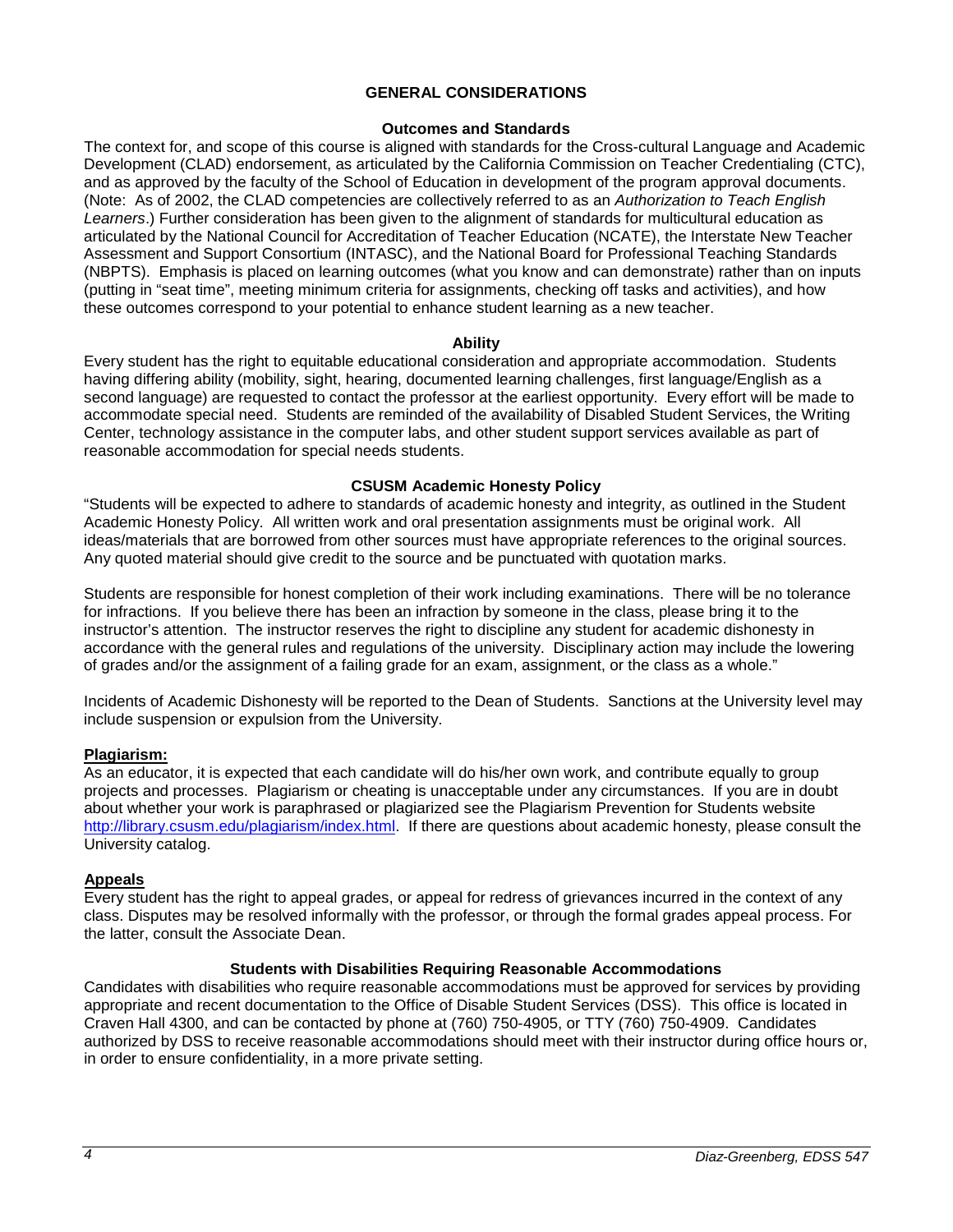#### **Assessment of Professional Dispositions**

Assessing a candidate's dispositions within a professional preparation program is recognition that teaching and working with learners of all ages requires not only specific content knowledge and pedagogical skills, but positive attitudes about multiple dimensions of the profession. The School of Education has identified six dispositions – social justice and equity, collaboration, critical thinking, professional ethics, reflective teaching and learning, and life-long learning—and developed an assessment rubric. For each dispositional element, there are three levels of performance - *unacceptable*, *initial target*, and *advanced target*. The description and rubric for the three levels of performance offer measurable behaviors and examples.

The assessment is designed to provide candidates with ongoing feedback for their growth in professional dispositions and includes a self-assessment by the candidate. The dispositions and rubric are presented, explained and assessed in one or more designated courses in each program as well as in clinical practice. Based upon assessment feedback candidates will compose a reflection that becomes part of the candidate's Teaching Performance Expectation portfolio. Candidates are expected to meet the level of *initial target* during the program.

#### **School of Education Attendance Policy**

<span id="page-4-0"></span>Due to the dynamic and interactive nature of courses in the School of Education, all candidates are expected to attend all classes and participate actively. At a minimum, candidates must attend more than 80% of class time, or s/he may not receive a passing grade for the course at the discretion of the instructor. Individual instructors may adopt more stringent attendance requirements. Should the candidate have extenuating circumstances, s/he should contact the instructor as soon as possible. *(Adopted by the COE Governance Community, December, 1997).*

The course deals with complex material processed in a variety of ways. Structured interactions, group processes, oral presentations, guided discussion of readings, and self-disclosure exercises are the norm. **Students are expected to have read assigned materials by the date indicated in the syllabus, and should be prepared to discuss readings individually or in variously structured groups.** The degree of your engagement in these processes forms the basis for points assigned. Due to the fast paced and highly interactive nature of the course, regular attendance and full participation are expected: teaching and learning is difficult (if not impossible) if one is not present for and engaged in the process. Therefore, College Policy is amplified as follows:

1. Missing more than 1 class meeting will result in the reduction of one letter grade. 2. Arriving late or leaving early on more than two occasions will result in the reduction of one letter grade. 3. Illness and emergency circumstances will be negotiated on a case-by-case basis. Students are expected to establish appropriate personal, academic and career-ladder priorities. These measures should not be considered punitive. Rather, they should be viewed as taking appropriate individual responsibility for one's own learning in a democratic, collaborative and reciprocal-learning environment.

#### **All University Writing Requirement**

<span id="page-4-1"></span>The writing requirements for this class will be met as described in the assignments. Every course at the university, including this one must have a writing requirement of at least 2500 words.

#### **COURSE REQUIREMENTS**

#### **Required Texts**

<span id="page-4-3"></span><span id="page-4-2"></span>Shrum, J.L. & Glisan, E.W. Teacher's handbook: Contextualized language instruction, Heinle and Heinle. ISBN/ISSN 08384-1465-6 Note: Latest edition available

#### <span id="page-4-4"></span>**Recommended**

Merino, J, Trueba, H. & Samaniego, Fabian (1993) Language and Culture in Learning: Teaching Spanish to Native Speakers of Spanish, Falmer Press. ISBN 075070 230

Wurr, A & Hellebrandt, J (2007) Learning the Language of Global Citizenship: Service-Learning in Applied Linguistics, Anker Publishing Company, Inc. ISBN 978-1-933371-06-1

#### <span id="page-4-5"></span>**Mandatory**

<span id="page-4-6"></span>California Frameworks for Foreign Language (Available from CDE)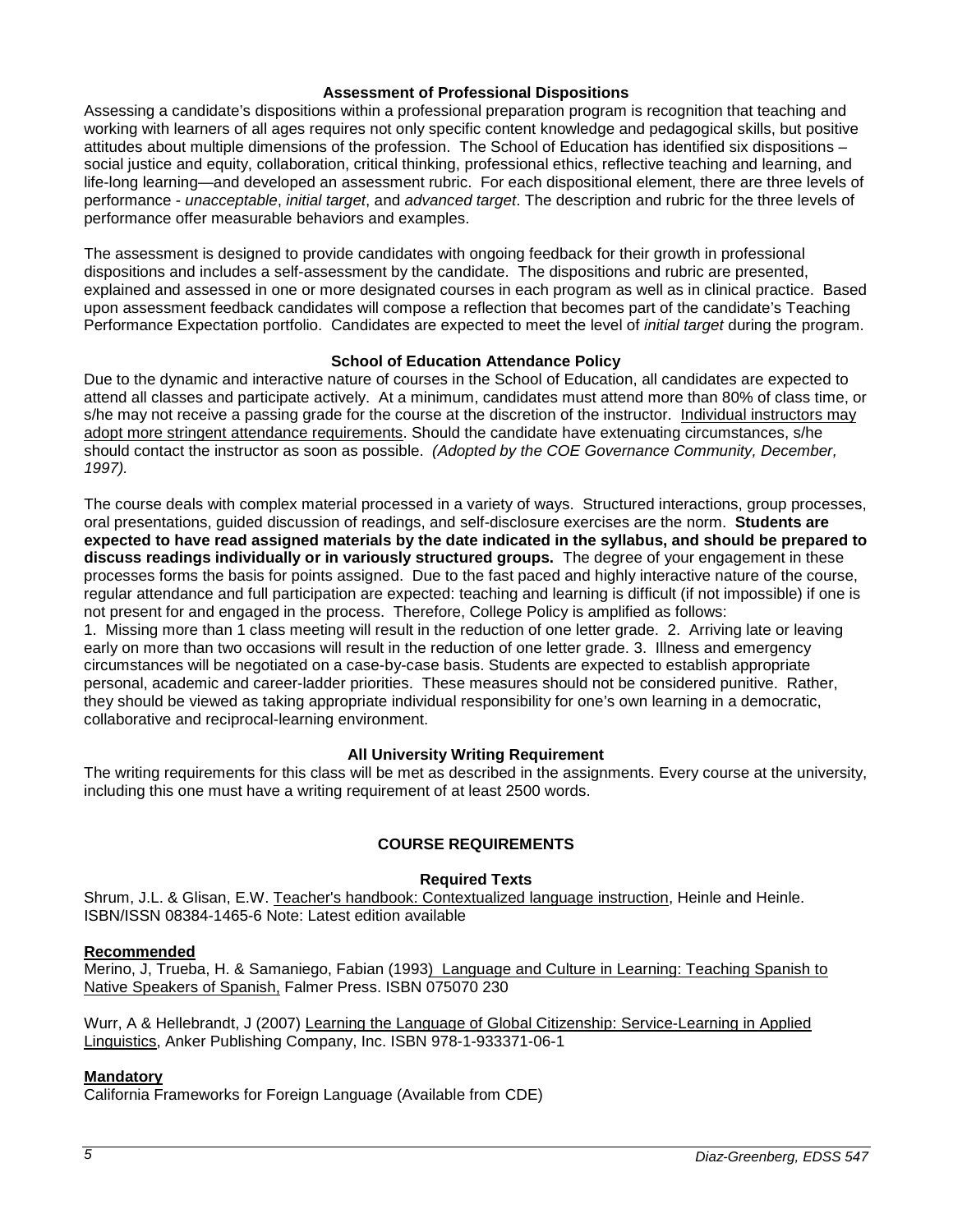## **Grading Standards**

## <span id="page-5-0"></span>**Submission Schedule:**

Work submitted within one week late will be reduced by one letter grade. Work received over one week late receives no credit.

#### <span id="page-5-1"></span>**Grading Emphasis:**

Each written assignment will be graded approximately 80% on content and context (detail, logic, synthesis of information, depth of analysis, etc.), and 20% on mechanics (grammar, syntax, spelling, format, uniformity of citation, etc.). All citations will use APA format.

All assignments are due on the dates indicated. **Assignments turned in late will not receive full credit.** They must be typewritten, and should reflect university level composition. The following grading scale will be used:

| $90 - 100$ | A  |
|------------|----|
| 89 – 80    | B  |
| 72 – 79    | C+ |

#### **Use of Technology**

<span id="page-5-2"></span>Candidates are expected to demonstrate competency in the use of various forms of technology (i.e. word processing, electronic mail, Moodle, use of the Internet, and/or multimedia presentations). Specific requirements for course assignments with regard to technology are at the discretion of the instructor. Keep a digital copy of all assignments for use in your teaching portfolio. All assignments will be submitted online, and some will be submitted in hard copy as well. Details will be given in class.

#### **Electronic Communication Protocol**

<span id="page-5-3"></span>Electronic correspondence is a part of your professional interactions. If you need to contact the instructor, e-mail is often the easiest way to do so. It is my intention to respond to all received e-mails in a timely manner. Please be reminded that e-mail and on-line discussions are a very specific form of communication, with their own nuances and etiquette. For instance, electronic messages sent in all upper case (or lower case) letters, major typos, or slang, often communicate more than the sender originally intended. With that said, please be mindful of all e-mail and on-line discussion messages you send to your colleagues, to faculty members in the School of Education, or to persons within the greater educational community. All electronic messages should be crafted with professionalism and care.

Things to consider:

- Would I say in person what this electronic message specifically says?
- How could this message be misconstrued?
- Does this message represent my highest self?
- Am I sending this electronic message to avoid a face-to-face conversation?

In addition, if there is ever a concern with an electronic message sent to you, please talk with the author in person in order to correct any confusion.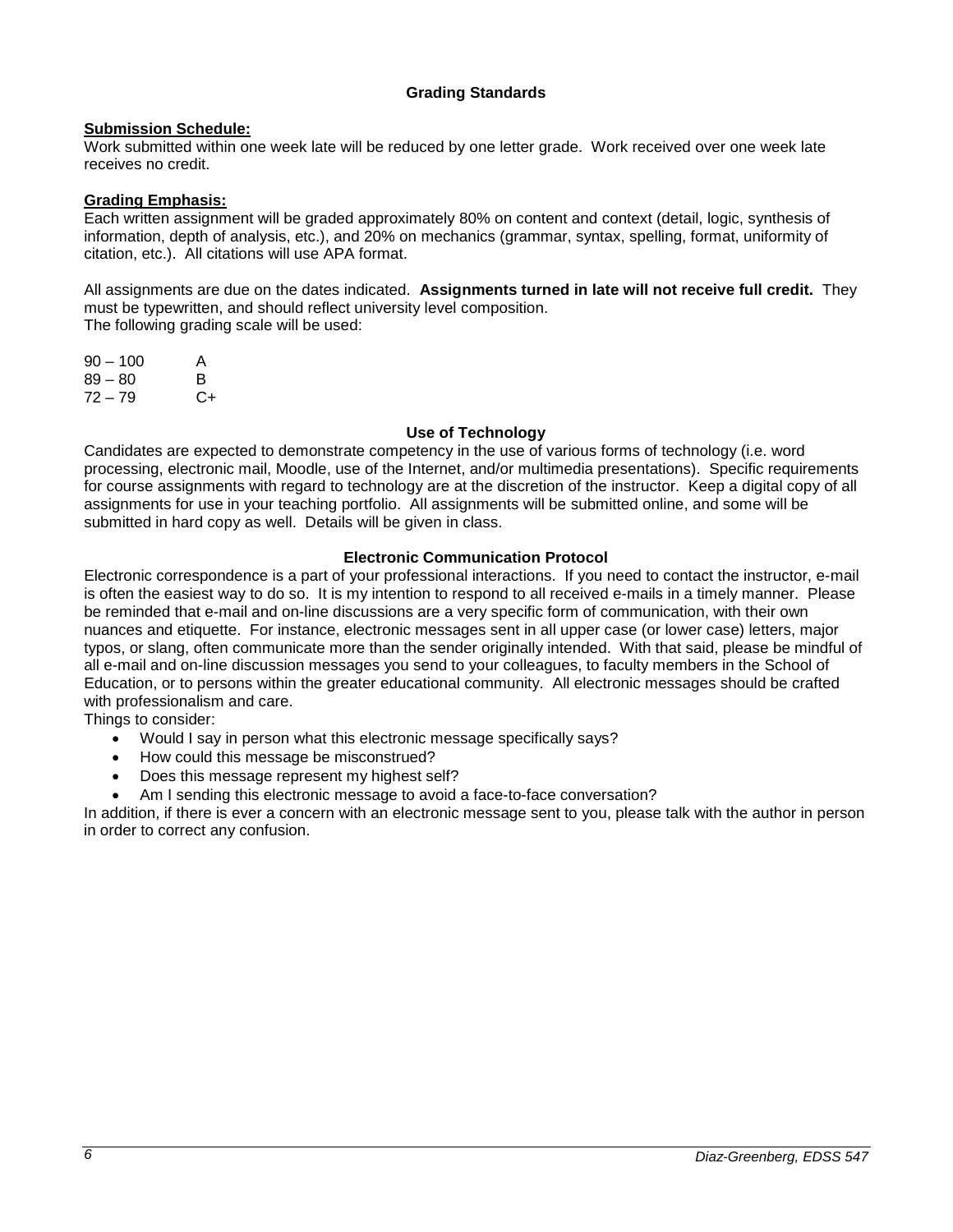## **Assignments**

<span id="page-6-0"></span>All assignments are due on the dates indicated. Assignments must be typewritten/word processed, doublespaced and with standard margins. It is expected that all assignments will reflect university-level composition and exposition. Use of electronic spelling and grammar checking is encouraged. Assignments may be submitted via e-mail as text messages or enclosures. If you choose to submit your work electronically, please send it to the email address indicated, to ensure timely receipt and response. Text should be readable by MS Word. Please submit in paper form and also submit electronically in Cougar Courses

1. **[Lesson Plans](http://www.ashland.edu/~bschmidt/LessonPlanFormat.htm)** and accompanying materials: For this semester you will need to prepare three mini-lesson plans as follows: 1) Grammar 2) Listening and Reading 3) Vocabulary and Culture (15 pts) Please look at the lesson plan samples provided on pages 12 to 15 of this syllabus and follow the same format. The three lessons, as well as the cultural presentation, will be put together to create a mini-unit of study. If possible, select items related to your teaching practice. This assignment can be done in pairs.

2. **Professional Development Reflection Paper** (2-4-page self-assessment summary or Outcome Assessment that include progress toward achieving course objectives and how the student envisions him/herself as a developing professional.

You will select the most important learning or closely related sets of learning you have acquired during the course. You will write in detail:

what you learned, how you knew you were learning something of significance (assessing your own learning), how this will shape your attitudes and demonstrated behaviors as a teacher or in future intercultural interaction, and how you will demonstrate overall "cultural competence" (as this definition is developed in class) Emphasis is placed on your ability to synthesize data around the topic you select, your depth of reflective analysis, your ability to articulate the cognitive, behavioral and affective domains of your learning, and the relationship of this topic to your future growth and professional practice. **This paper is due on the last day of class**. (15 pts) This assignment is done individually.

3. **Peer Teach**: (10 points) Peer Teaching provides an opportunity to reflect on learning about teaching through the assigned chapter. You are required to sign up with a peer-teaching group. Your group will be responsible for teaching your classmates the assigned material in Teacher's handbook: Contextualized language instruction for one session of the course. Groups will be formed on the second day of class. Each group should have three to five members. All group members are responsible for reading and analyzing a specific chapter of the textbook. Your group will condense the information from your assigned chapter in such a way as to make the content assessable to your classmates. You will provide a 15-20 minute discussion that is interactive and should engage the class and allow us to examine the material in a meaningful way that promotes critical thinking and varied perspectives. You may also share additional resources found related to the topics. Each member of the group will need to upload a copy of the assignment presented to class in order to obtain full credit.

- A written summary and/or analysis of the assigned topic that reflects understanding of the key concepts, including comments / analysis from the required readings.
- A reflection of the topic including connections that can be made between the topics and teaching English language learners, **with specific examples from teaching experiences, school observations, or other personal experiences in bilingual settings.**

Note: Reading Responses can also be done in a Power Pt format following the sample provided.

4. **Cultural Presentations** (20 points): Students, working in groups, choose a topic relevant to their culture of choice and research it to present it (in a Power Point format) to the class

Each presentation will include:

- 1 page handout (with APA style book reference, key concepts & book review)
- Presentation Visuals (poster, PPT, overhead, and/or props).
- If possible, choose the country of origin of the legend, folktale, or popular story that you are using for your thematic unit under assignment #2

•

5. **Attendance and Participation.** (5 points) Reflections, Quickwrite activities and other assignments are counted as part of the participation points. **Class attendance**: The student's grade will be dropped one letter grade AFTER TWO absences

If possible, choose a culture that corresponds to the country of origin of your legend, folktale, or story so that you can use this presentation as an introduction to your Unit.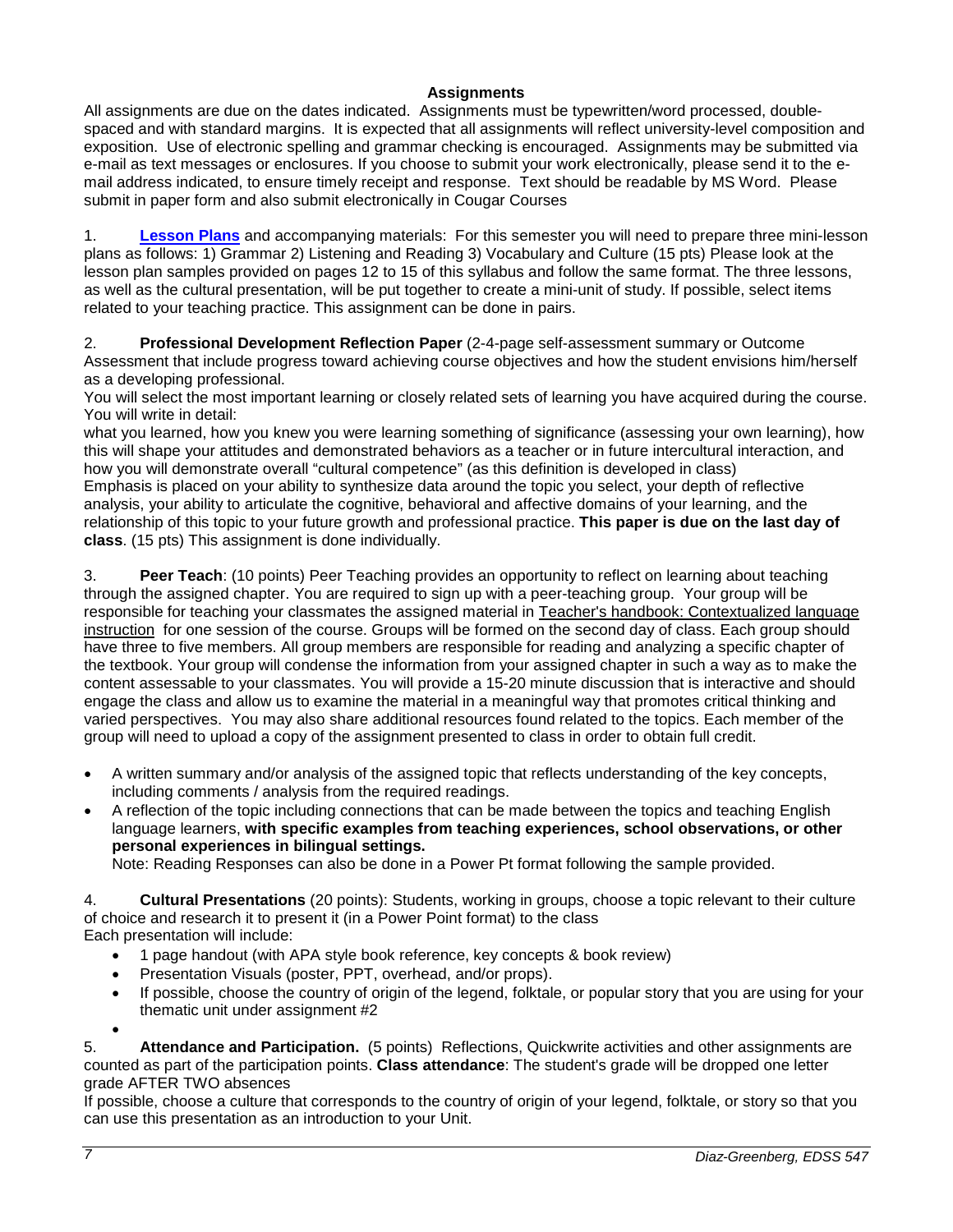**NOTE:** It is important to remember that this is a hybrid course, which means that part of it is delivered face to face and part of it is delivered through online assignments. It is expected that each student will check Cougar Courses for online sessions and that each assignment will be submitted in a timely manner.

| <b>EXAMPLES OF EACH OF THE REQUIRED LESSON PLANS</b>                             |                                                                                    |  |  |
|----------------------------------------------------------------------------------|------------------------------------------------------------------------------------|--|--|
| El día que me quieras "The day you love me"<br><b>GRAMMAR - The "PACE" Model</b> |                                                                                    |  |  |
| <b>LISTENING/READING</b>                                                         | Las Madres de la Plaza de Mayo [The Mothers<br>of the Plaza de Mayo]               |  |  |
| <b>VOCABULARY and CULTURE:</b><br>" OJALA QUE LLUEVA CAFÉ"                       | See Merlot sample at<br>http://www.merlot.org/merlot/viewMaterial.htm?id=<br>88570 |  |  |

http://www.merlot.org/merlot/viewMaterial.htm?id=88570

Professional Development Responsibilities

Professional Membership:

CABE [www.bilingualeducation.org](http://www.bilingualeducation.org/) ACTFL [www.actfl.org](http://www.actfl.org/) , AATSP [www.aatsp.org](http://www.aatsp.org/) [TESOL](http://www.tesol.edu/) http://www.tesol.edu/, or other appropriate organizations. Check sites for California Foreign Language <http://www.standford.edu/group/CFLP> and for http://www.clta.net Conference Attendance: SDCOE Latino Summit- San Diego County Office of Ed. *California Association for Bilingual Education* Annual conference*, San Jose or Long Beach, CA* 

Professional Reading:

*[FLTEACH](http://www.cortland.edu/www/flteach/welcome.htmlx)-* <http://www.cortland.edu/flteach/welcome.htmlx> All students should subscribe for at least a three-week period. The topic of FLTEACH, a listserv founded in 1994 by Jean LeLoup and Robert Ponterio, is foreign language teaching methods including high school/college articulation, training of student teachers, and curriculum. Current membership includes colleagues across the country as well as around the world. In order to subscribe:

*Send a message to:* LISTSERV@listserve.acsu.buffalo.edu In the message put only the following: SUBSCRIBE FLTEACHfirstnamelastname Example: SUBSCRIBE FLTEACH maryjones

Send the message just like that- no signature or anything else. You will get a welcome message by return e-mail with instructions on how to use FLTEACH. You might want to consider other options that are available such as by **subscribing to the DIGEST option, you will get messages only once a day under one heading "FLTEACH" (This option is highly recommended in order to receive the most information with the list text)**

Journals: Please check our Library for availability

*Foreign Language Annals* (ACTFL) *Learning Languages* (NNELL) AATSP *Modern Language Journal Studies in Second Language Acquisition TESOL Quarterly NABE Journal*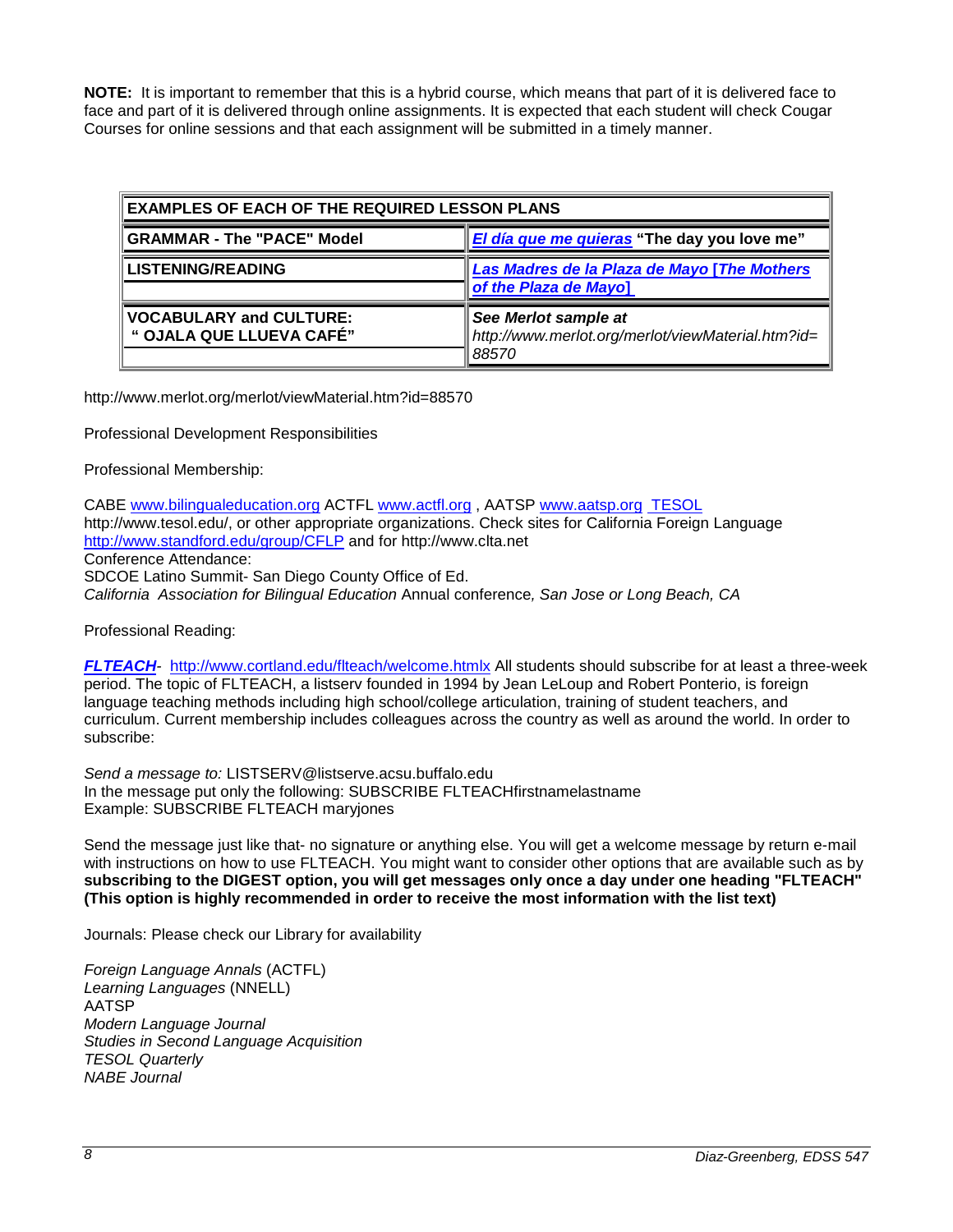#### **TENTATIVE WEEKLY READINGS / ACTIVITIES are on a separate sheet and on Cougar Courses The professor reserves the rights to modify the schedule below when deemed appropriate.** *Items are suggestive, and delivery depends on available time*

## **General Directions for Micro/Peer Teaching Lesson Plans:**

## **CRITICAL ASSESSMENT TASK HIGHLIGHTS:**

1. FLED 8-12: Choose one chapter from the text you have selected. If you do not have access to a textbook, please make sure to inform your instructor so that you can get a "loaner." You can also apply the concepts from each lesson plan to any other textbook/books

2. Prepare and hand in a typed [lesson plan](http://www.ashland.edu/~bschmidt/LessonPlanFormat.htm) (Follow Samples provided) that would permit someone else to do essentially the same thing you were planning to do. Keep a copy for yourself and give one to the instructor.

Make sure that visuals and overhead transparencies are large enough for everyone to see. 3. Assume that students know only those structures and vocabulary up to and including the lesson you are working on!

4. All peer-teaching assignments must conform to the time limits and guidelines given.

6. At least one lesson must integrate cultural concepts (*Standard: Cultures Goal*) and technology. (This is a *minimum* requirement. Make every attempt to make culture and technology part of each lesson.)

*For assistance in obtaining materials for your lessons: Visit the Barahona Center for the Study of Books in Spanish.*

#### Specific Assignment:

SAMPLE LESSONS: These lessons are provided as examples of the lessons you need to create for this class.

| <b>IGRAMMAR - The "PACE" Model</b><br>CSample D) | <i>El amor perfecto</i> "Perfect Love"<br><b>The PACE Model</b><br><i>El día que me quieras</i> "The day you love me" |  |  |
|--------------------------------------------------|-----------------------------------------------------------------------------------------------------------------------|--|--|
|                                                  | Las Madres de la Plaza de Mayo [The Mothers of the                                                                    |  |  |
| <b>LISTENING/READING</b>                         | Plaza de Mayo]<br>El Cine The Cinema theatre                                                                          |  |  |
|                                                  | Nombres Names                                                                                                         |  |  |

I. A CONTENT-BASED LESSON:

Integrating the School Curriculum with World Languages.:

Choose a partner and identify a concept that could be taught in the foreign language through a variety of activities. Devise a [content-based lesson \(](http://www.ashland.edu/~bschmidt/contentbasedlessonplanformat.htm)Sample B) that includes content objectives, language objectives, and cultural objectives. Present a portion of your lesson to the class (15 min) and provide an explanation of the entire lesson (15 min).

## II. VOCABULARY and CULTURE

Using 5-10 words from your textbook and/or targeted theme (EL ED) plan a ten-minute lesson plan that includes the following:

A. Present the new vocabulary words to your "students".

B. Reinforce their understanding of the vocabulary words through both group and individual practice.

Evaluate their understanding via an assessment tool.

D. Include an additional communicative activity that could be used the following day for re-entry of the vocabulary words into that day's lesson. (You probably will not have time to follow through with this during your peer teach.)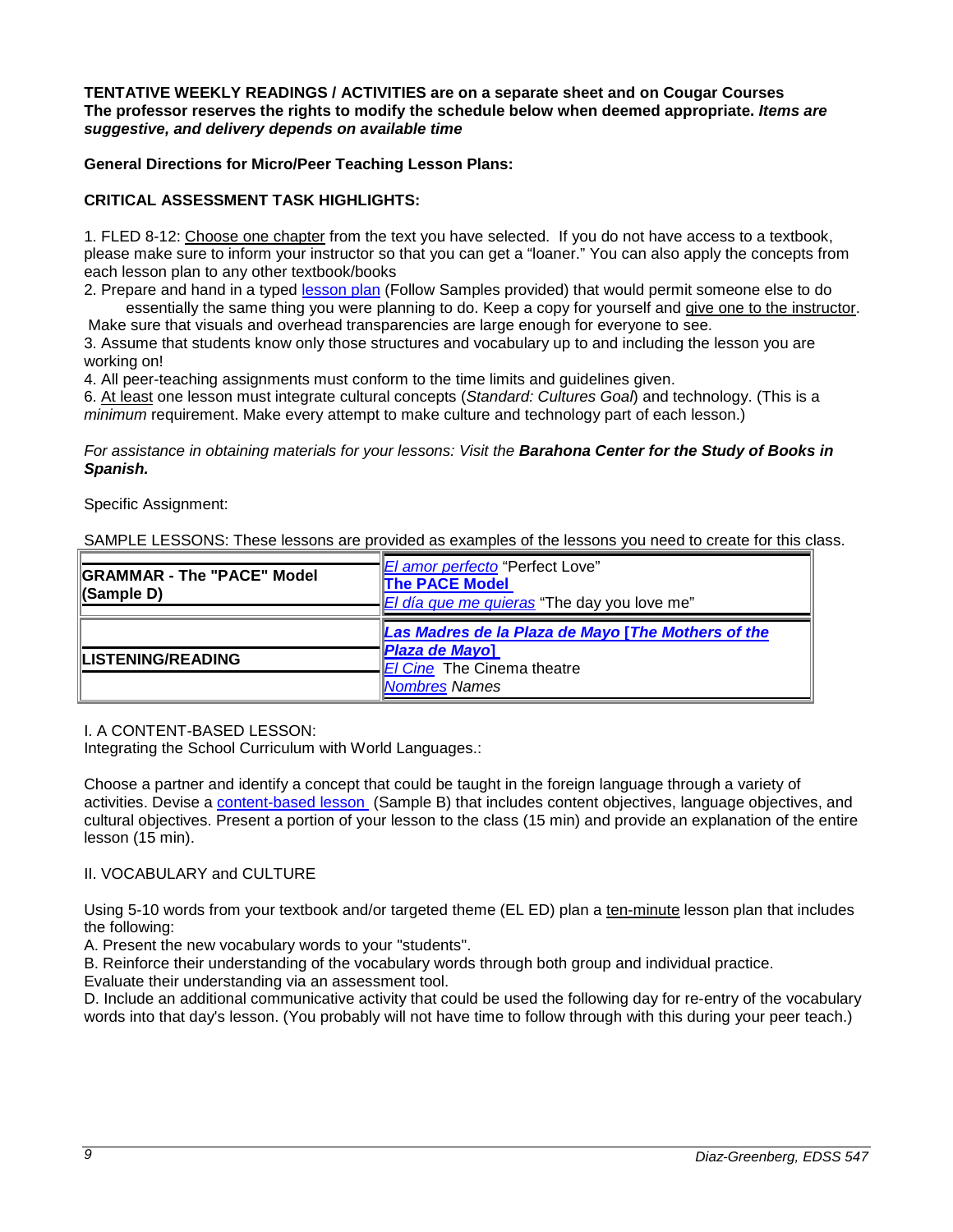#### III. GRAMMAR

- A. Choose a single grammar point from your text or curriculum plan (EL ED)
- B. Design a lesson following the guidelines discussed in class **GRAMMAR - The "PACE" Model (Sample** (**[PACE](http://www.cortland.edu/flteach/mexico/pace.html)**- p. 154-157, SG)
- C. Peer-teach the first two steps (P A). (no longer than 5 minutes)

#### IV. LISTENING OR READING

A. Design a listening or reading activity that uses the interactive model presented in SG, Chapter 6. Select an authentic taped segment or written text and follow the guidelines presented in class (5 –step model)

B. Peer-teach the pre-reading/listening segment. (no longer than 15 minutes) **Las Madres de la Plaza de Mayo [***[The Mothers of the Plaza de Mayo](http://www.ashland.edu/~bschmidt/madres.htm)***]** : a sample reading/listening lesson

#### V. INTEGRATING SPEAKING

Design and demonstrate an information-gap activity integrating speaking as a follow-up to the listening or reading activity you presented. Follow the guidelines on p. 211 (SG), Episode Two. (15 min.)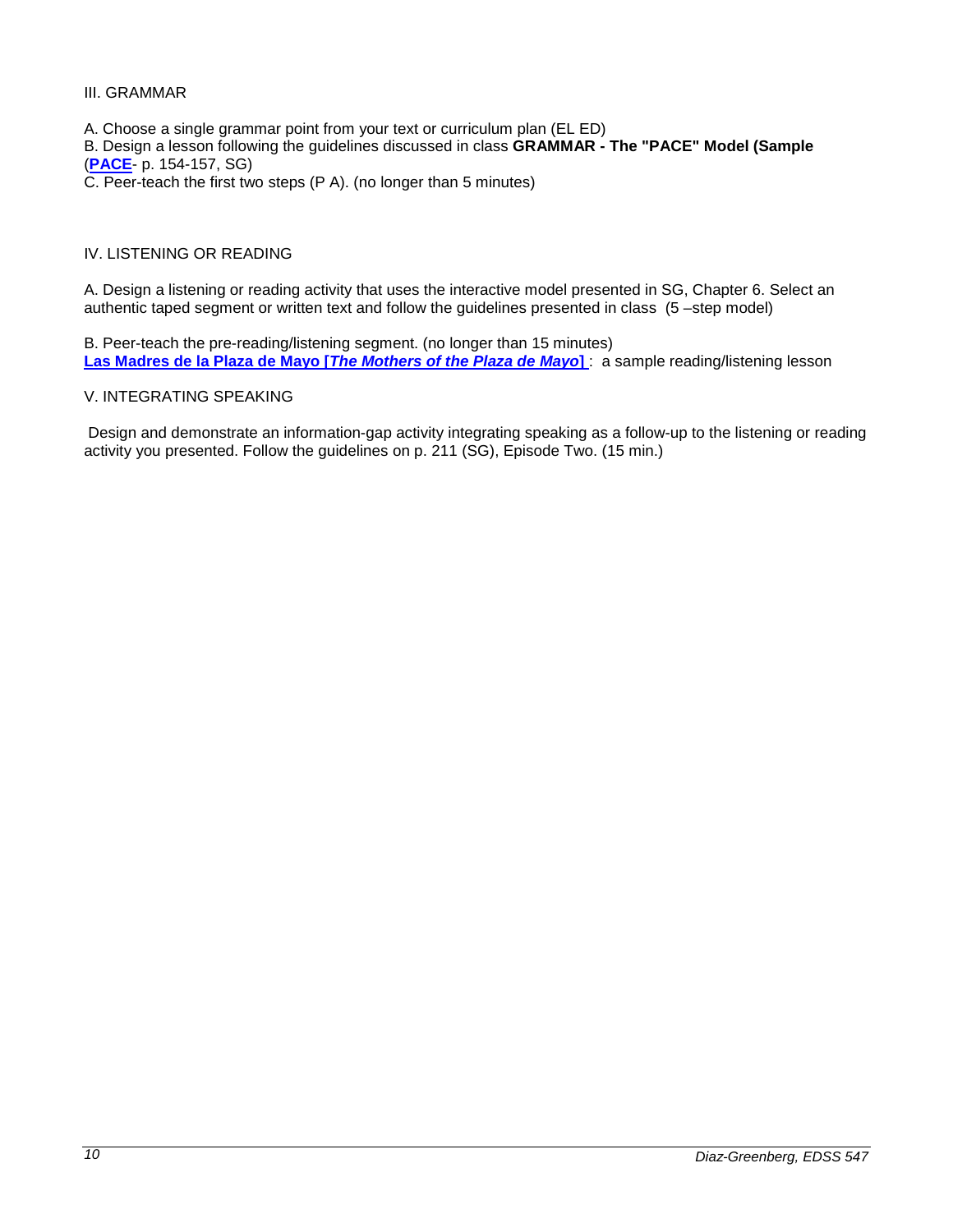## FOREIGN LANGUAGE LESSON DESIGN (Sample A)

## **Critical Assessment Task**

NAME DATE

**CLASS\_\_\_\_\_\_\_\_\_\_\_\_\_\_\_\_\_\_\_\_\_\_\_\_\_\_\_\_\_\_\_\_\_\_\_**

**THEME: Overriding topic, "big picture", what you and your students will be working on for a longer period of time.**

#### I. OBJECTIVES:

*Identify what you want the students to achieve by the end of the class period/lesson. It is helpful to write the objectives in terms of observable behavior (i.e., use action verbs. "Learn", "understand", "know" are too vague.)*

II. STANDARDS ADDRESSED ( National / CA FL frameworks):

## III. STRATEGIES & PROCEDURES:

**A. INTRODUCTION** How you plan to introduce the topic, motivate students, review prerequisite skills.

## Connect to previous lesson, preview new lesson.

## **B. DEVELOPMENT/ACTIVITY**

This is the main part of your lesson. The instruction and participation will vary greatly according to your objectives. e.g., a grammar lesson will involve four parts: P A C E); a reading or listening lesson will have six parts(guidelines presented in class), etc.

#### **C. CLOSURE/CONCLUSION/SUMMARY**

**Ask what students have learned, preview future lessons.**

#### IV. ASSESSMENT:

*How will you determine if the objectives were met? e.g. teacher observation, questions, test, student reflection and response, activity, writing, independent practice, demonstration.*

#### V. MATERIALS:

*Make a list of materials needed to carry out the lesson.*

[VII. FOLLOW-UP]

#### [VIII. TEACHER REFLECTION/SELF-EVALUATION ON LESSON EFFECTIVENESS]

*Did I achieve my lesson objectives? How do I know? What worked especially well and why? What would I change if I were to teach this lesson again?*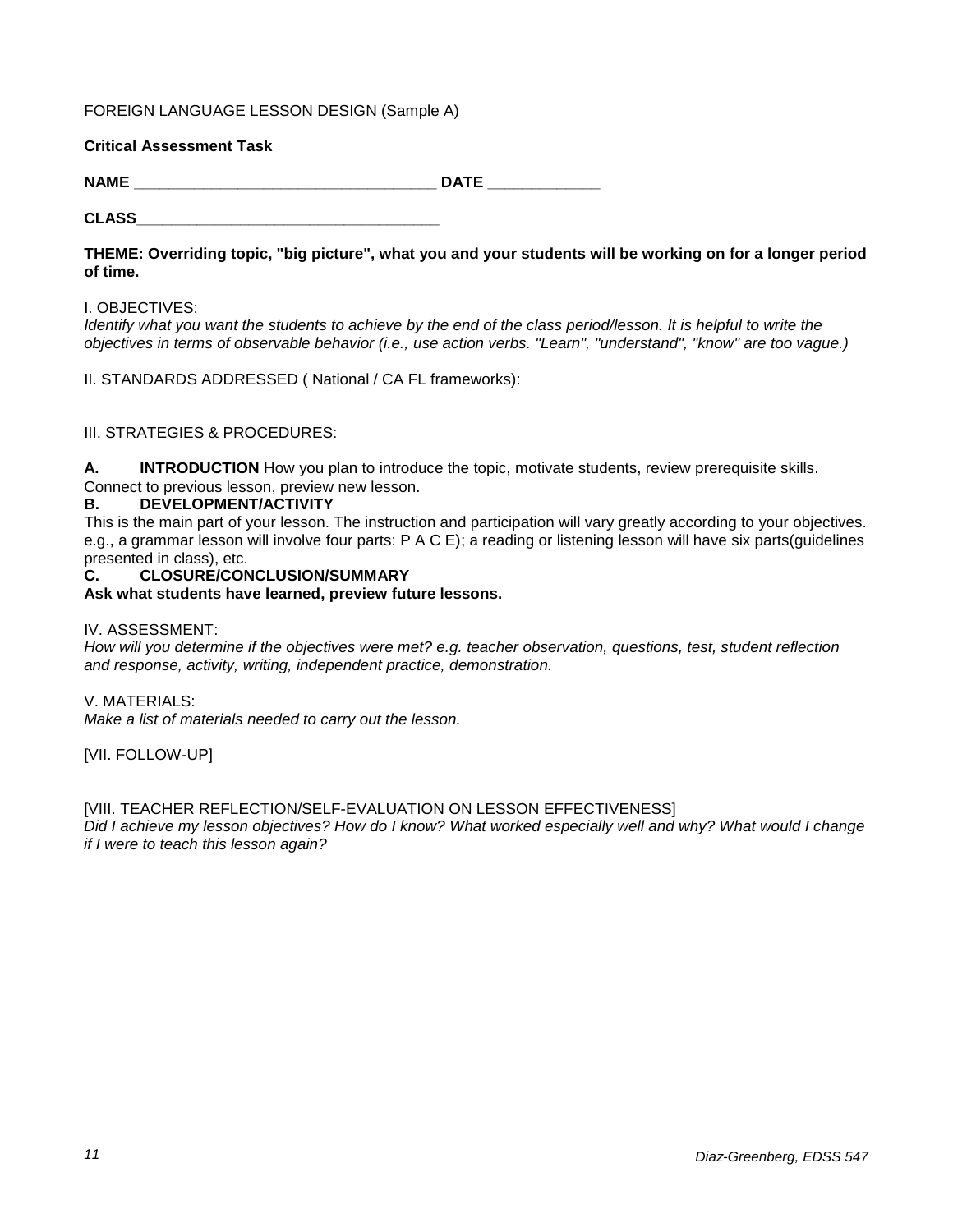## CONTENT-BASED LESSON (Sample B) **Integrating Language and Content**

**NAME \_\_\_\_\_\_\_\_\_\_\_\_\_\_\_\_\_\_\_\_\_\_\_\_\_\_\_\_\_\_\_\_\_\_\_ DATE \_\_\_\_\_\_\_\_\_\_\_\_\_**

**CLASS\_\_\_\_\_\_\_\_\_\_\_\_\_\_\_\_\_\_\_\_\_\_\_\_\_\_\_\_\_\_\_\_\_\_\_**

| ∥Curricular Area: | ∥Language:                   |  |
|-------------------|------------------------------|--|
| ∥Grade Level:     | $\parallel$ Age of learners: |  |
| <b>ITHEME:</b>    | <b>LESSON TITLE:</b>         |  |

**WEB OR SEMANTIC MAP OF LESSON:**

## **LEARNER CHARACTERISTICS**:

## **I. OBJECTIVES**:

Content Objectives:

Language Objectives Content-obligatory

Content-compatible

**II. VIII.** *Use the standard Lesson Design*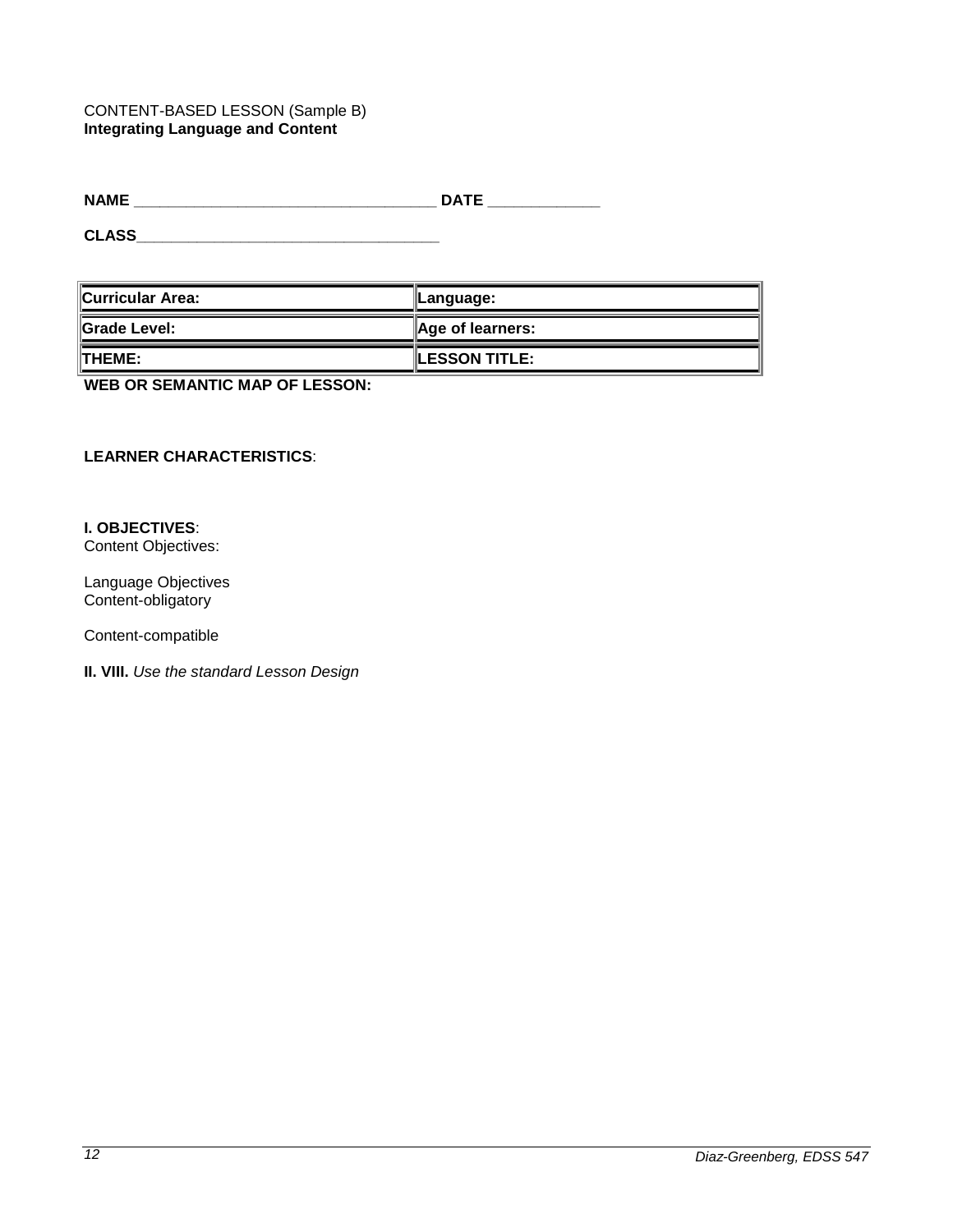#### **LESSON PLAN:** GRAMMAR LESSON/PACE MODEL (Sample C) **CLASS LEVEL:** [when the subjunctive in adj. clauses is introduced in the curriculum] LESSON TITLE: El amor perfecto

## TARGETED STANDARDS

**\*Communication**

**\*Comparisons**

**\*Culture**

**\*Connections**

**\*Communities**

#### I. OBJECTIVES

2.1/3.2/4.2 Students will discuss the popularity of Hispanic music in the U.S.

1.2/2.2 Students will listen to a song and discuss the refrain.

1.1 Students will discuss characteristics of their perfect love/friend.

4.1 Students will develop the ability to use the subjunctive in adjective clauses<br>5.1/5.2 Students will explore Hispanic artists and their music.

Students will explore Hispanic artists and their music.

#### II. MATERIALS

a. "No hay ni un corazón que valga la pena" (song by Miguel Bosé)- recording and tapescript.

b. Overhead of refrán from song.

Amor inmenso y sin herida Sin historia y a medida Amor que no haga más preguntas Preparado a no entender

Amor

 que mire bien de frente Suficientemente fuerte

Amor

que no busque salida

Y no me cueste la vida

c. "Un novio de edición especial" (magazine article from Vanidades)

*"No tengo ningún enamorado. . . . A mí me gustaría que converse bastante, que sea muy humano, generoso, bien alegre, que tenga buen sentido del humor, que sea muy trabajador, buen hijo, seguro de sí mismo, que sepa mucho, y que tenga una relación genuina, sincera, con mi hijo."*

#### III. PROCEDURES

A. PRESENTATION

1. Have "No hay ni un corazón que valga la pena" (Miguel Bosé) playing when students enter the room.

2. Ask students if they have ever heard this artist before. Discuss who Miguel Bosé is. What other songs/artists in Spanish do they know? Are songs in Spanish gaining in popularity in the U.S. Why?

3. Put the title of the song on the board. Discuss the idea of a "perfect love". Ask students relevant questions: Is the title true? Do you have a boyfriend/girlfriend? What is your boyfriend/girlfriend like?

4. Distribute the words to the song. Listen straight through.

5. Go back to the refrain – put the words on the overhead to draw their attention. What kind of love is he looking for? Go through the refrain and underline the adjective clauses that describe this perfect love.

6. Do you think this kind of love exists? Does it exist for the singer?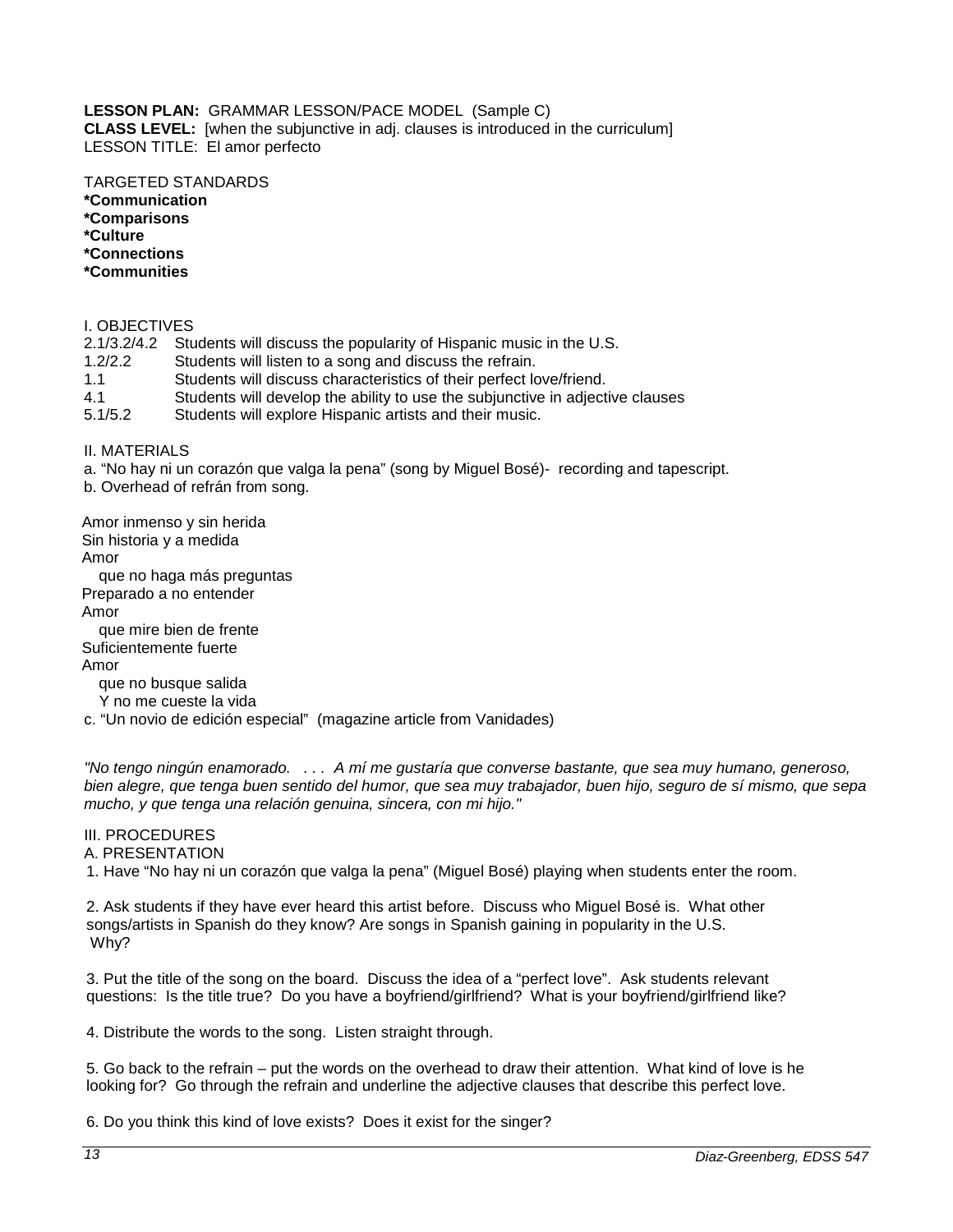## B. ATTENTION TO FORM

1. Look at underlined phrases.

- 2. Circle the verbs.
- 3. What form are the verbs in?

## C. CO-CONSTRUCT EXPLANATION

- 1. Why is the subjunctive used?
- 2. Does this love exist/is it a sure thing?

# D. EXTENSION ACTIVITY

| 1. Hand out the article: "Un<br>novio de edición especial"                                                                                    | a. Read the first line to determine whom the article is<br>about and what the theme is.<br>b. What kind of love is she looking for? Read the last<br>paragraph. Put the characteristics on the board. (Note<br>the use of subjunctive.)                           |
|-----------------------------------------------------------------------------------------------------------------------------------------------|-------------------------------------------------------------------------------------------------------------------------------------------------------------------------------------------------------------------------------------------------------------------|
| 2. Write down five characteristics of your perfect love.<br>(This activity could also be done about friends.)                                 | (Busco/Quiero un novio/a que ).                                                                                                                                                                                                                                   |
| 3. Go around the room with your list and find other<br>people that have listed the same characteristics.                                      | a. ¿Qué tipo de novio/amigo buscas?<br>b. Busco un amigo que juegue deportes.<br>∣c. ¡Yo también!<br>d. When you find someone that has one of the same<br>characteristics, write his/her name beside that<br>characteristic. Then, continue on to another person. |
| $\parallel$ 4. As whole class, make a list on the board of the<br>characteristics that seem to be the most important.                         | Queremos amigos<br>que sean amables.<br>que tengan muchos intereses.<br>que les gusta leer.                                                                                                                                                                       |
| 5. Listen to Bosé song again. Would anyone like to<br>bring in other songs in Spanish? Would you like to<br>hear/know more about Miguel Bosé? | Find information on the internet about him or go to<br>Amazon.com and listen to excerpts from his CD's.                                                                                                                                                           |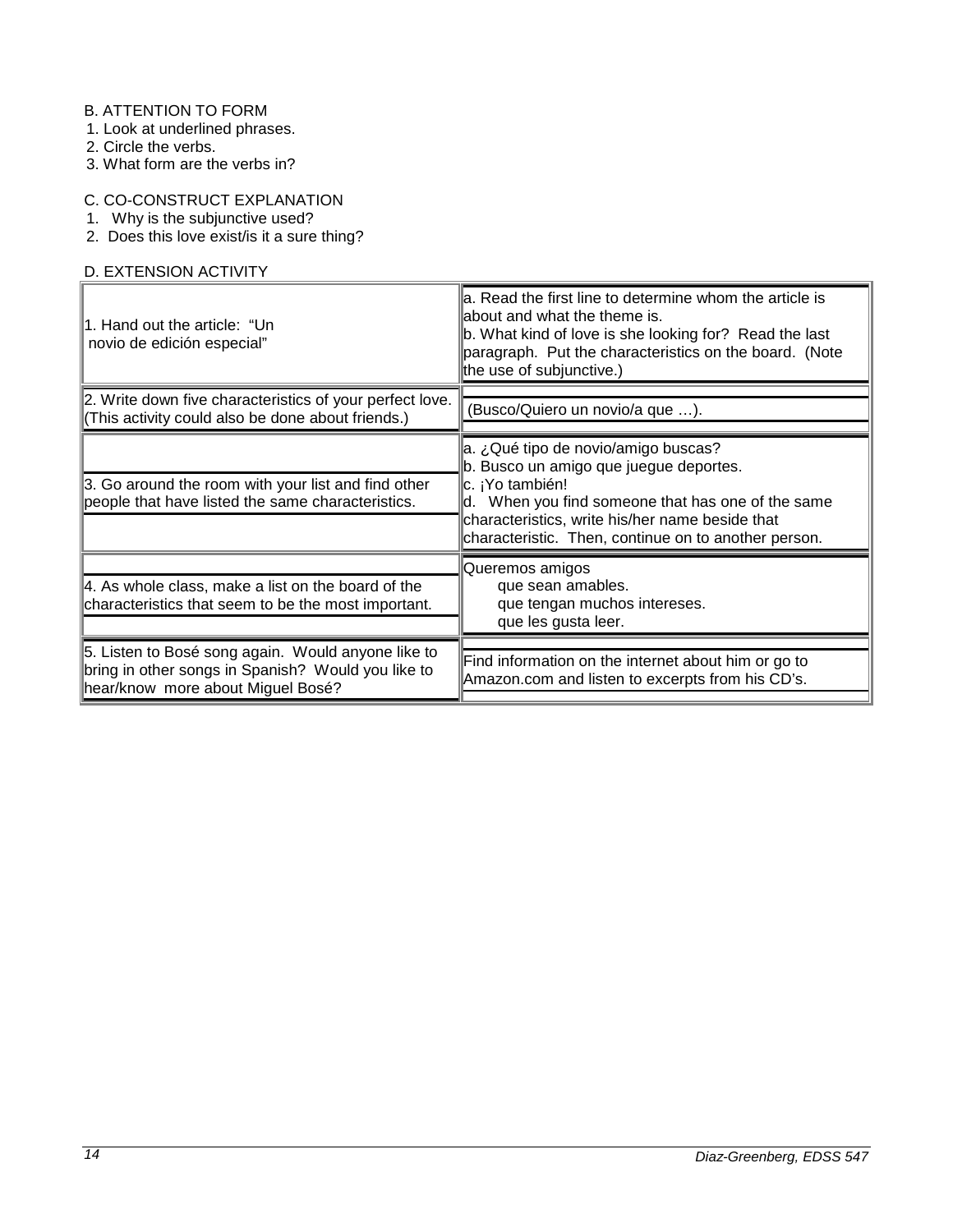#### **IV. CULTURAL INFORMATION Popular Hispanic music Grammar: PACE Model**

While there are many good models for teaching grammar, the one we have chosen for this workshop is the PACE Model, developed by Donato and Adair-Hauck. It is a straightforward, easy model to follow and aims at teaching language in context with real-life tasks for increased meaning for the learner. Pace Model:

P - PRESENTATION of meaningful language A - ATTENTION C - CO-CONSTRUCT AN EXPLANATION E - EXTENSION ACTIVITY

Below is an example of the PACE Model and a grammar lesson with the future tense. The model was developed during the Connecting Cultures I workshop in the summer of 1997 by participants Martha Bickley, Patrice Castillo, and Laura Phillips. It uses authentic materials (song by Luis Miguel), technology (CD player or tape player), and several Standards are targeted (see table below). The format is slightly different from that required by the workshop for Connecting Cultures II, but you will have a good idea of what a PACE model can be from this example.

Learning Scenario: Grammar

Ms Bickley Mr Castillo Ms Phillips **Lesson Title**: **El día que me quieras Class Level**: When future tense is introduced in the curriculum **Standard Theme**: Culture

| <b>Targeted Standards</b>       |
|---------------------------------|
| 1.2 Interpretive Communication  |
| 1.1 Interpersonal Communication |
| 2.1 Practices of the Culture    |
| 2.2 Products of the Culture     |
| 4.1 Language Comparisons        |

## **I. Objectives**

- 1.2/2.2 Students listen to and transcribe words from a song by a popular Mexican singer
- 4.1 Students develop the ability to use the expression 'will/shall' (future)

1.1 Students will describe how the world 'will' change when they fall in love or meet the man/woman of their dreams

2.1 Students will describe romantic notions in Mexican and American cultures

## **II. Materials**

- A. Magazines with photos of Luis Miguel
- B. Tape of the song "El día que me quieras'
- C. Transcript of song with verbs deleted (cloze activity)

## **III. Procedures**

- A. Presentation
- 1. Teacher shows magazine photos and posters of Luis Miguel with his music playing, in the background
- 2. As a class. discuss Luis Miguel and who he is
- 3. Students listen to the song, 'El día que me quieras.'

4. Teacher will use question techniques to illicit the future form of verbs; ¿Cómo será el hombre/la mujer de sus sueños? ¿Será guapo/a .....

- B. Attention to form
- 1. Give students cloze activity of the song.
- 2. Students listen to the song and fill in the blanks with the correct form of the verb in the future tense.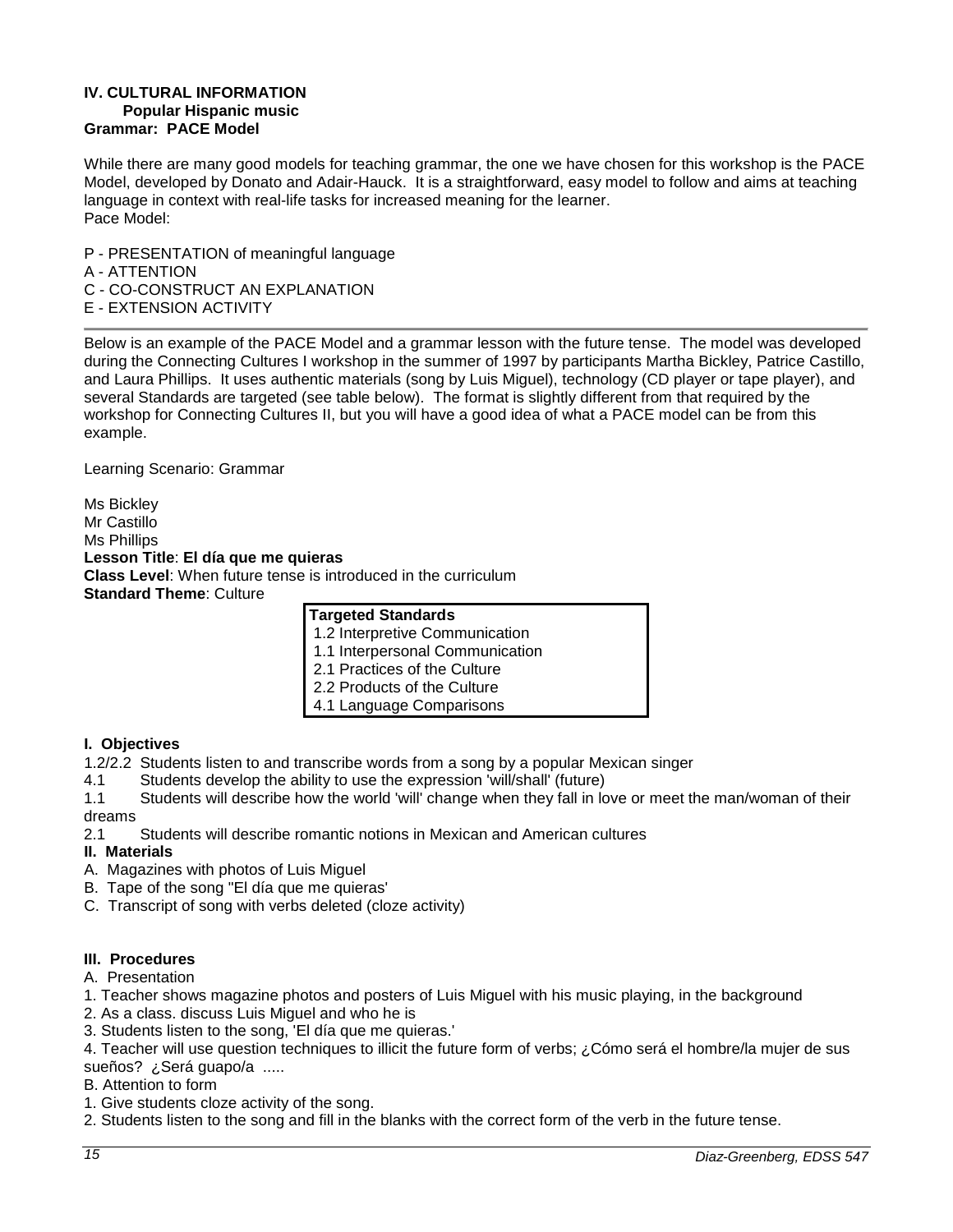## C. Co-Construction

- 1. As a class. review the correct verb forms in the cloze activitv
- 2. List verbs on the board (Regular and irregular)
- 3. Discuss formation of the verbs and add other irregular forms
- D. Extension

1. Students will answer the question "How will the world change when you fall in love?" by giving 5 examples in Spanish.

- 2. Divide groups by sex and students compare and choose most popular answers.
- 3. As a class. list examples on the board under 2 headings: boys and girls
- 4. Compare similarities and differences and discuss "'Who is more romantic'?".
- 5. OR "what will the man (woman) of your dreams be like?"

## **IV. Cultural Information**

Luis Miguel and pop culture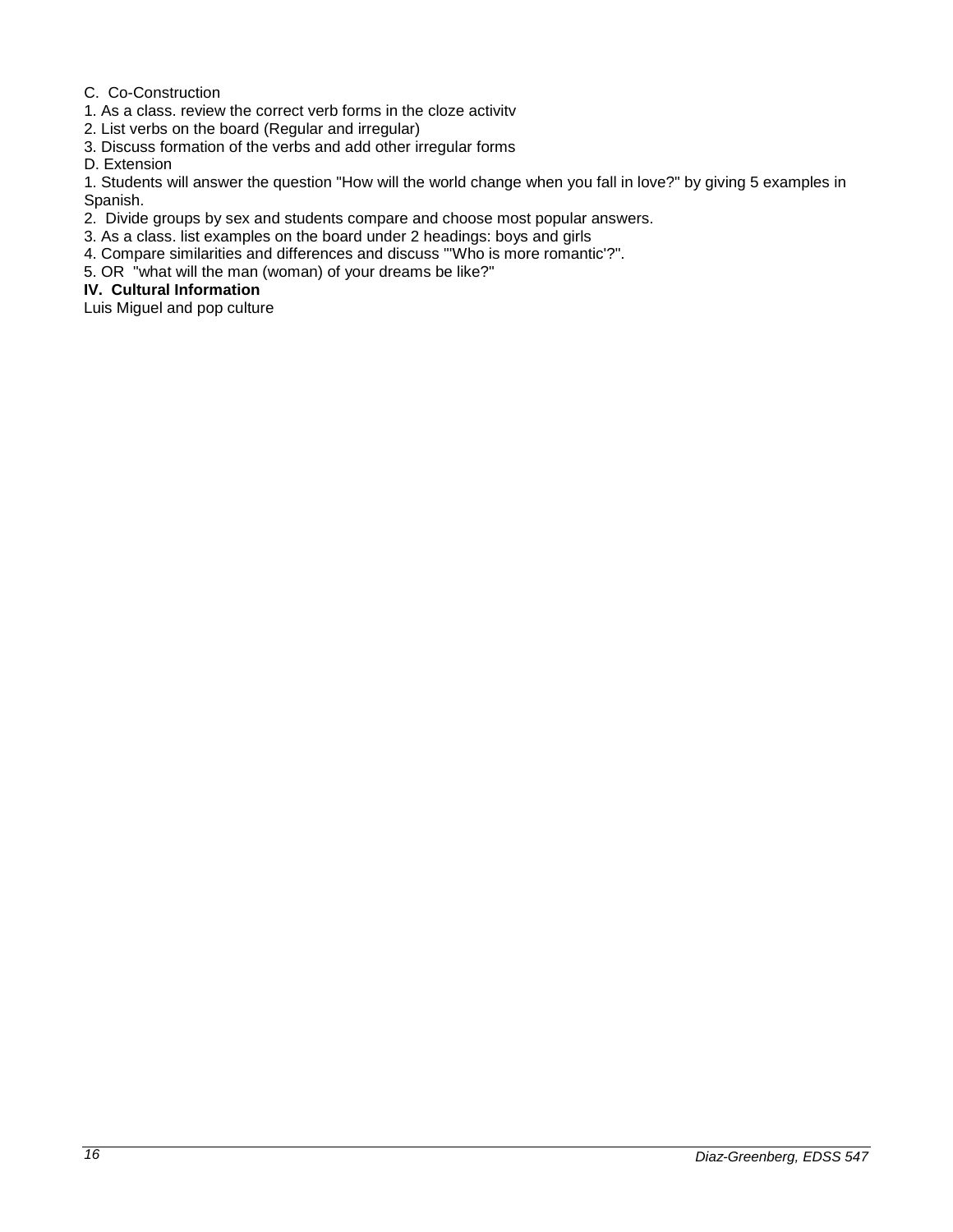Handout for close listening activity

El día que me quieras Luis Miguel

> Acaricia mi sueño el suave murmullo de tu suspirar. como ríe la vida si tus ojos negros me quieren mirar v si es mío el amparo de tu risa leve que es como un cantar, ella aquieta mi herida todo todo se olvida. El dia que me quieras la rosa que engalana. se \_\_\_\_\_\_\_\_\_\_\_\_\_\_\_ de fiesta con su mejor color Y al viento las campanas  $\equiv$  que ya eres mía y locas las fontanas se \_\_\_\_\_\_\_\_\_\_\_\_\_\_\_\_\_\_ su amor. La noche que me quieras desde el azul del cielo, las estrellas celosas<br>nos  $\Box$  pasar. Y un rayo misterioso \_\_\_\_\_\_\_\_\_\_\_\_\_\_\_\_\_ nido en tu pelo. luciérnaga curiosa que \_\_\_\_\_\_\_\_\_\_\_\_\_\_\_\_\_ que eres mi consuelo.

\* You can [play](http://cursofac.femechaco.com/eldiaque%5B1%5D.mid) an instrumental midi version of this song while you do the activity. Sorry, you'll have to sing yourself.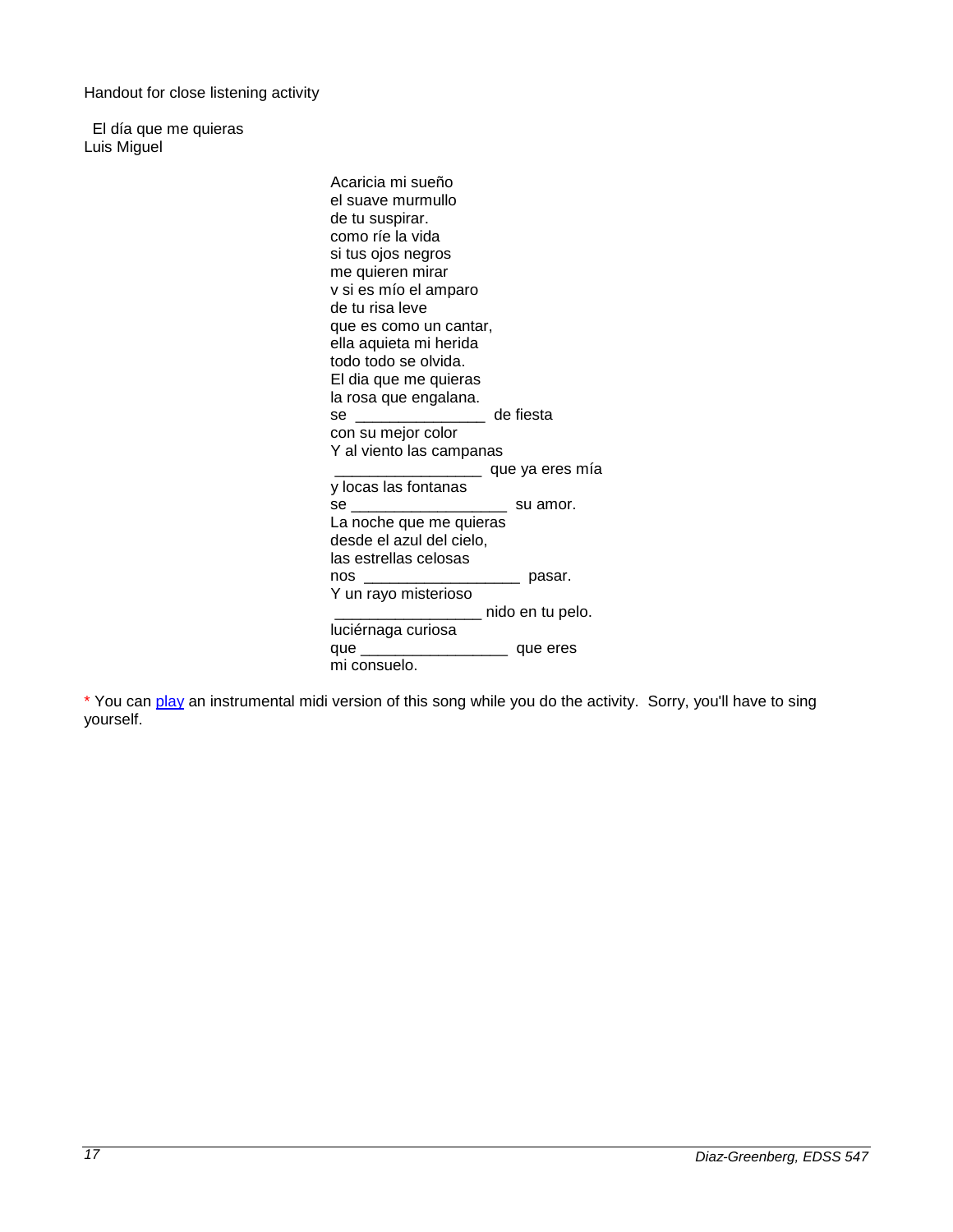Responses to close activity El día que me quieras Luis Miguel

> Acaricia mi sueño el suave murmullo de tu suspirar. Como ríe la vida si tus ojos negros me quieren mirar y si es mío el amparo de tu risa leve que es como un cantar, ella aquieta mi herida todo todo se olvida. El día que me quieras la rosa que engalana. se **vestirá** de fiesta con su mejor color al viento las campanas **dirán** que ya eres mía locas las fontanas se **contarán** su amor. La noche que me quieras desde el azul del cielo. las estrellas celosas nos **mirarán** pasar. Y un rayo misterioso **hará** nido en tu pelo. luciérnaga curiosa que **verá** que eres mi consuelo.

Listening and Reading: Shrum & Glisan Model

## **LISTENING & READING COMPREHENSION GUIDELINES**\*\*

Design lessons that include the following stages (Shrum & Glisan, p. 120):

- A. Pre-listening/Pre-reading
- B. Identify main elements
- C. Identify details
- D. Organize/revise main ideas/details
- E. Recreate text
- F. React to text/explore intertextuality

\*\* This model has been revised in the Second Edition of Shrum & Glisan. The authors reworked the model to align with and address the National Standards. The Revised Interactive Model has five new stages:

Preparation Comprehension Interpretation Application Extension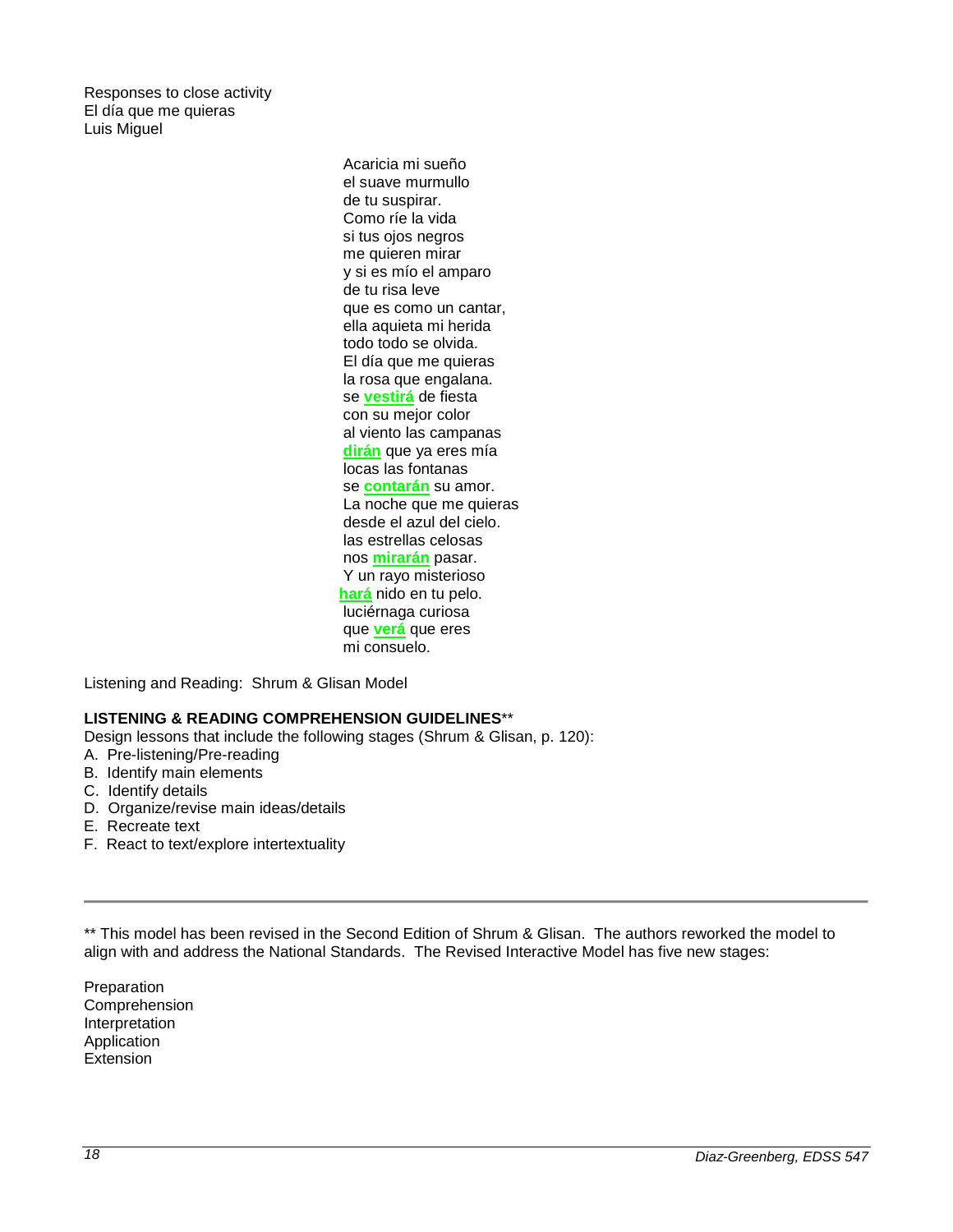**THEME: "Los Desaparecidos"y las Madres de la Plaza de Mayo** By Barbara C. Schmidt-Rinehart **Language: Spanish**

**Level: Upper level (or lower level by varying the tasks)**

#### **I.OBJECTIVES**:

Students will speak to their classmates about their family and friends

Students will demonstrate comprehension of song lyrics and poem by filling in a chart of basic information Students will write a letter or a poem.

Students will investigate the historical significance of the "disappeared ones"

#### **II.STANDARDS ADDRESSED**: Communication; Culture; Comparisons

**III. STRATEGIES & PROCEDURES:**(This lesson includes both a listening and reading exercise. The lesson plan is written to use the song as the pre-reading activity for the poem. There are many other ways these two pieces could be used.)

#### A. INTRODUCTION

Tell students that today we are going to talk about political events in Argentina in the 1960s, 70's, and 80's.Locate Argentina and Buenos Aires on the map.Explain that first we will talk about our own families and friends, then will learn about what happened to many family and friends in Argentina in the 1980s.(During the introduction, put the *Desapariciones* song on for background music.)

#### **B.DEVELOPMENT/ACTIVITY [1](#page-18-0)[1]**

**1[.](#page-18-1) Pre-reading**: As homework, each student should have brought to class a photo of a family member or friend doing some activity (a sporting event, musical recital, at a party, etc.). In partners, talk about your pictures. Fill out the first two rows of the chart.

Ask students what they would do if this person just didn't come home one day. If he/she just disappeared? Explain "los desaparecidos" – information can be found on the *Madres de la Plaza de Mayo* website: [http://www.madres.org](http://www.madres.org/)

"*[Desapariciones](http://www.ashland.edu/~bschmidt/desapariciones.htm)*":Listen to the first part of the song (stop right after the refrain.)The first time through, students should listen for the names and fill in your chart for the next three rows.The second time, fill in other information.Compare with a partner. Give students a copy of the song to check the information on their charts. Give students a hand-out of the poem, ["Cuando me enseñó su fotografía"](http://www.ashland.edu/~bschmidt/cuandomeense%C3%B1%C3%B3.htm)Look at title.Talk about the author.

Read the poem aloud to the students (or have a native speaker record it and play the tape.)

## **[2](#page-18-2).Identify main ideas:** Answer the following questions:<sup>2[\[](#page-18-3)[2\]](#page-18-4)</sup>

En los primeros dos versos la poeta indica que está transmitiendo las palabras de otra persona.¿Quién es esa persona que habla?

El poema termina con una pregunta. Léela y da una posible razón por la cual el poema termina de ese modo.¿Y por qué crees que termina precisamente con esa pregunta?

<span id="page-18-1"></span><span id="page-18-0"></span><sup>1[1]</sup> The six step model for teaching interactive listening and reading comes from Shrum & Glisan's (1994) *Teacher's Handbook: Contextualized Language Instruction*.Boston:Heinle and Heinle.

<span id="page-18-4"></span><span id="page-18-3"></span><span id="page-18-2"></span>3[2] Adapted from lesson in *Con destino a la comunicación*, Chandler, Gómez, Kihyet, & Sharron (1998).Boston:McGraw Hill.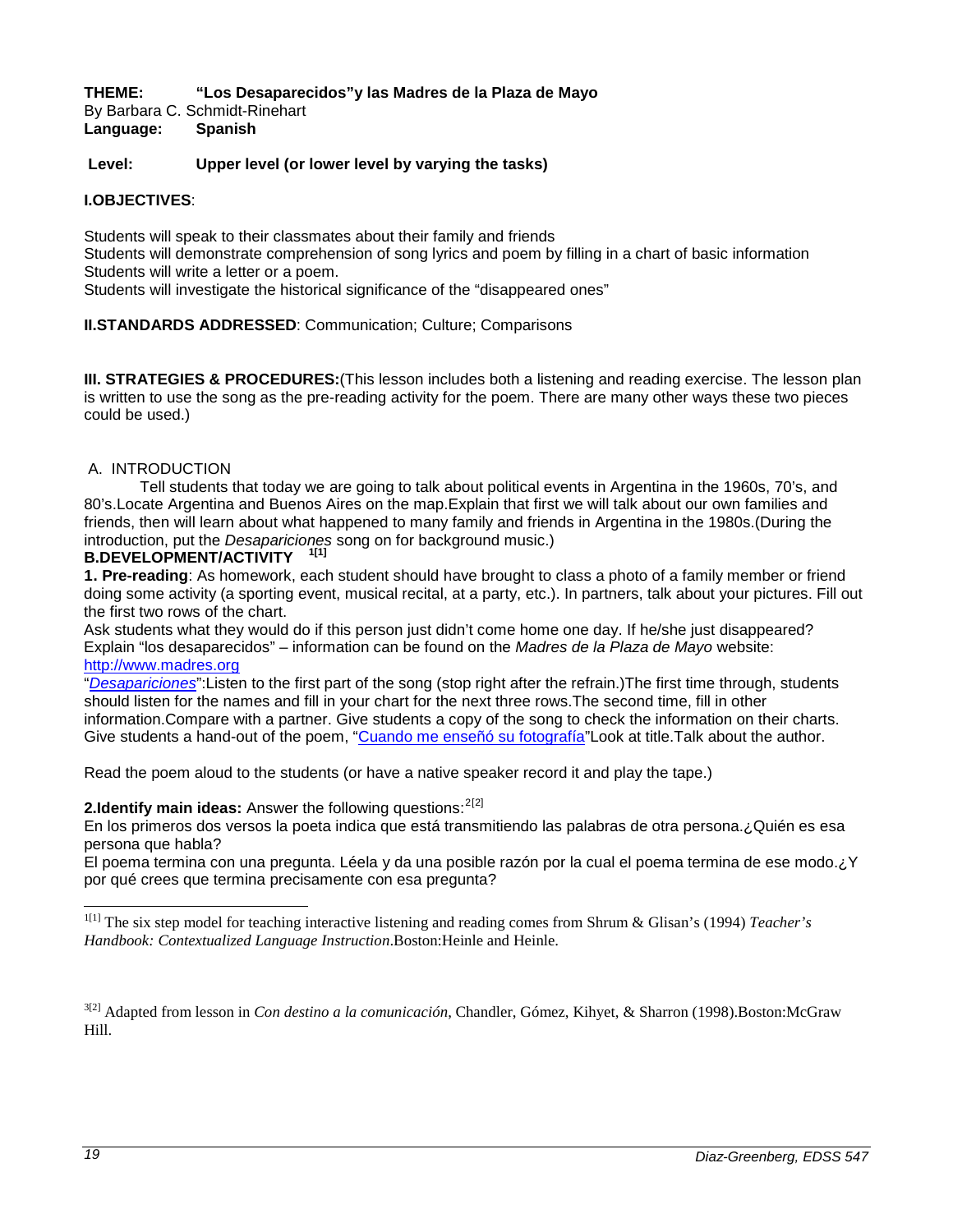## **3.Identify details**

a.Have students scan for specific information. Fill out the chart (the last row). This can be done in groups.

b.¿Qué emociones despierta en ti el poema?

c.¿Puedes imaginar tal cosa ocurriendo en tu vida?

**4.Organize and revise main ideas and details**

check the information on the chart for accuracy

clarify parts of the poem that are still unclear

**5.Recreate the text**: Write a follow-up letter. Possible themes:

Read some of the letters on the web [\(http://www.madres.org/cartas\)](http://www.madres.org/cartas) .Then, write one of your own to an imaginary "desaparecido" or to a leader of another country supporting the release of political prisoners. Write a brief poem about the photo you brought to class, including the emotions it evokes.

**6.React to the text**: The following are possible activities to give the students the opportunity to give opinions and reactions to the text and to explore the topic further.

 $\Box$  Analyze and compare the two texts (the song and the poem.)

 $\Box$ Listen to the refrain of the song. Again divide students into groups. Give each group one of the questions from the refrain to discuss. First, discuss the answers in the song, then write another possible answer (with the information gleaned from the poem and song).

Follow-up reports/presentations about the political situation in Argentina in the 1980's.

 $\Box$  As sign additional reading from the website.

Compare the weekly demonstrations today at the *Plaza de Mayo* with other demonstrations in the world.

Wa tch the movie *La Historia Oficial*. (The video and lesson plans can be purchased from FilmArobics [http://www.filmarobics.com\)](http://www.filmarobics.com/)

C.**CLOSURE –** Conclude the lesson by emphasizing that although this was a part of Argentina's history of 20 years ago, that it is still a weekly demonstration to keep the memory alive.Encourage students to do further reading… or visit Buenos Aires and walk with the mothers and grandmothers one Thursday.They'll never forget it! **MATERIALS:**

Song, "*[Desapariciones](http://www.ashland.edu/~bschmidt/desapariciones.htm)*" (The Mana CD, *Unplugged*, can be purchased at many music stores or on-line from amazon.com, [http://www.amazon.com\)](http://www.amazon.com/)

Hand-out with words to the song

Chart: *Familia y amigos*

Hand-out of poem: *[Cuando me enseñó su fotografía](http://www.ashland.edu/~bschmidt/cuandomeense%C3%B1%C3%B3.htm)*

Information from the WWW [\(http://www.madres.org\)](http://www.madres.org/) *Schmidt-Rinehart*

**\_\_\_\_\_\_\_\_\_\_\_\_\_\_\_\_\_\_\_\_\_\_\_\_\_\_\_\_\_\_\_\_\_\_\_\_\_\_\_\_\_\_\_\_\_\_\_\_\_\_\_\_\_\_\_\_\_\_\_\_\_\_\_\_\_**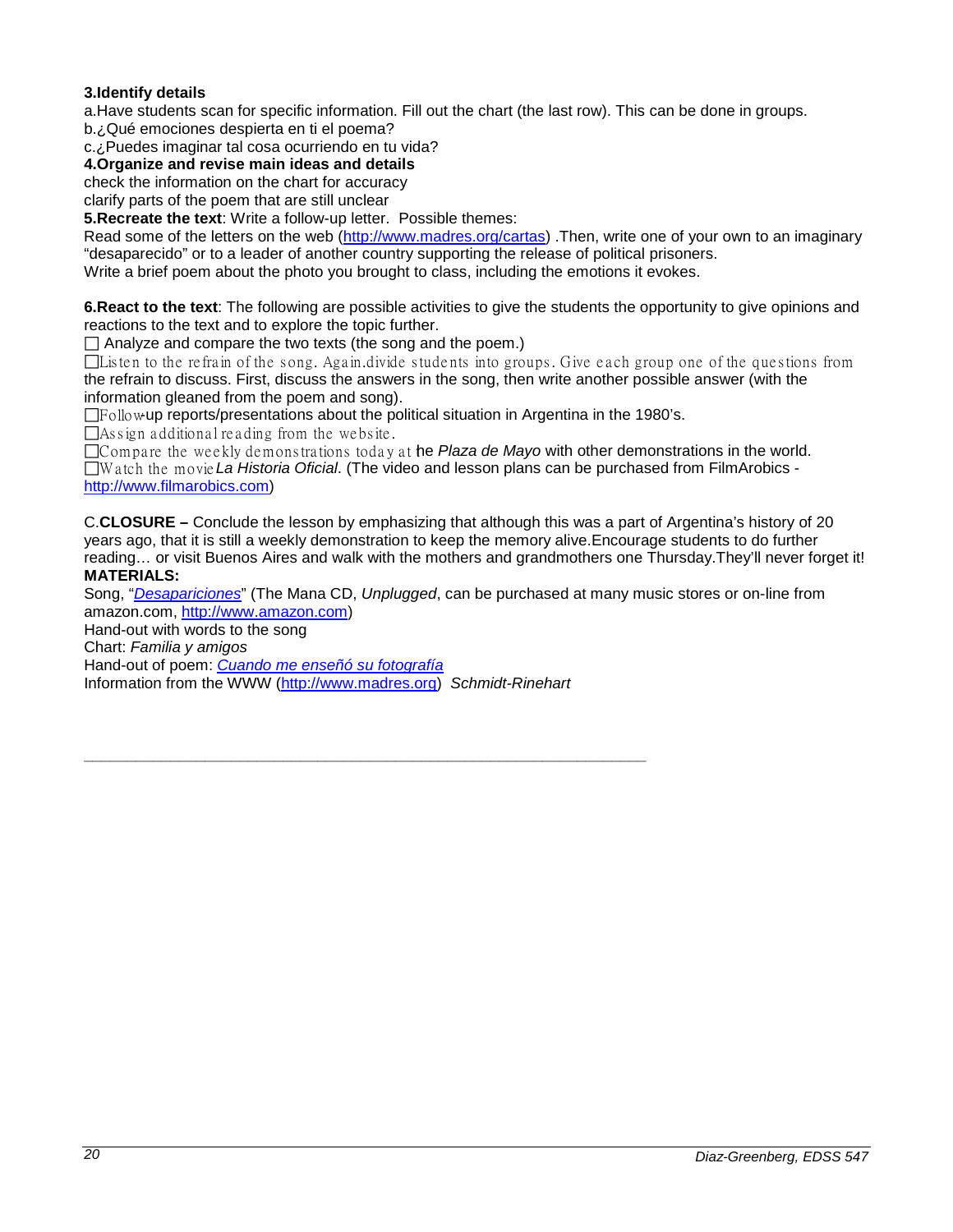**CUANDO ME ENSEÑO SU FOTOGRAFÍA Marjorie Agosín** Cuando me enseñó su fotografía me dijo ésta es mi hija aún no llega a casa hace diez años que no llega pero ésta es su fotografía ¿Es muy linda no es cierto? es una estudiante de filosofiía y aquí está cuando tenía catorce años e hizo su primera comunión almidonada, sagrada ésta es mi hija es tan bella todos los días converso con ella ya nunca llega tarde a casa, yo por eso la reprocho mucho menos pero la quiero tantísimo ésta es mi hija todas las noches me despido de ella la beso y me cuesta no llorar aunque sé que no llegará tarde a casa porque tú sabes, hace años que no regresa a casa yo quiero mucho a esta foto la miro todos los días me parece ayer cuando era un angelito de plumas en mis manos y aquí está toda hecha una dama una estudiante de filosofía una desaparecida pero ¿no es cierto que es tan linda, que tiene un rostro de ángel, que parece que estuviera viva? [*Agosín es una poeta chilena. El poema proviene de una colección bilingue de poemas titulada* Círculo de locura: Las madres de la Plaza de Mayo*. Los poemas se concentran en las familias de los argentinos desaparecidos durante la dictadura militar de los años 60, 70, y 80 del siglo XX.*]

FAMILIA Y AMIGOS

| <b>NOMBRE</b>                     | <b>PROFESIÓN</b> | LO QUE LLEVA | <b>II</b> LO QUE HACE | LA ÚLTIMA VEZ<br>QUE LO/LA VISTE<br>(o lo/la vio) |
|-----------------------------------|------------------|--------------|-----------------------|---------------------------------------------------|
| Tu amigo<br>/pariente:            |                  |              |                       |                                                   |
| El amigo/pariente<br>de su amigo: |                  |              |                       |                                                   |
| De la canción:                    |                  |              |                       |                                                   |
| De la canción:                    |                  |              |                       |                                                   |
| De la canción:                    |                  |              |                       |                                                   |
|                                   |                  |              |                       |                                                   |
| Del poema:                        |                  |              |                       |                                                   |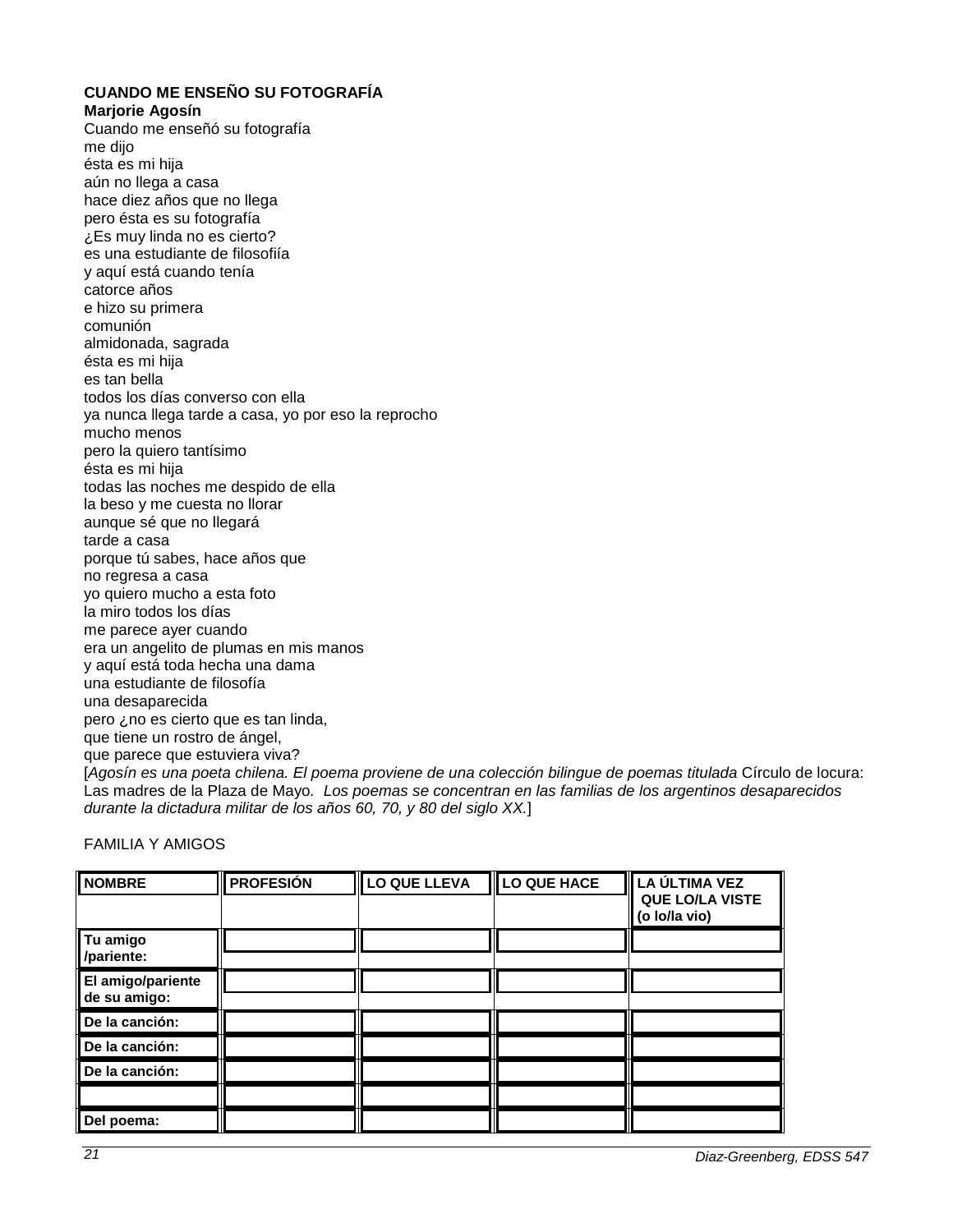#### *DESAPARICIONES* **Letra y música: Rubén Blades** *CD: Maná:* Unplugged, *Tr.#7*

Que alguien me diga si han visto a mi esposo Preguntaba la Doña Se llama Ernesto "X" tiene cuarenta años trabaja de celador, en un negocio de carros llevaba camisa oscura y pantalón claro Salió anteanoche y no ha regresado Y no sé ya qué pensar Pues esto, antes no me había pasado

Llevo tres días buscando a mi hermana. Se llama Altagracia, igual que la abuela. Salió del trabajo pa' *[para]* la escuela. Llevaba unos Jeans y una camisa clara. No ha sido el novio, el tipo está en su casa No saben de ella en la PSN ni en el hospital.

Que alguien me diga si ha visto a mi hijo Es estudiante de pre-medicina Se llama Agustín y es un buen muchacho A veces es terco cuando opina Lo han detenido, no sé que fuerza Pantalón claro, camisa a rayas Pasó anteayer

*Refrán:*

**¿ADÓNDE VAN LOS DESPARECIDOS?** Busca en el agua

y en los matorrales. *[bushes]*

## **¿Y POR QUÉ ES QUE SE DESAPARECEN?**

Porque no todos somos iguales.

## **Y ¿CUÁNDO VUELVE EL DESAPARECIDO?**

Cada vez que lo trae el pensamiento **¿CÓMO SE LE HABLA AL DESAPARECIDO?** Con la emoción apretando por dentro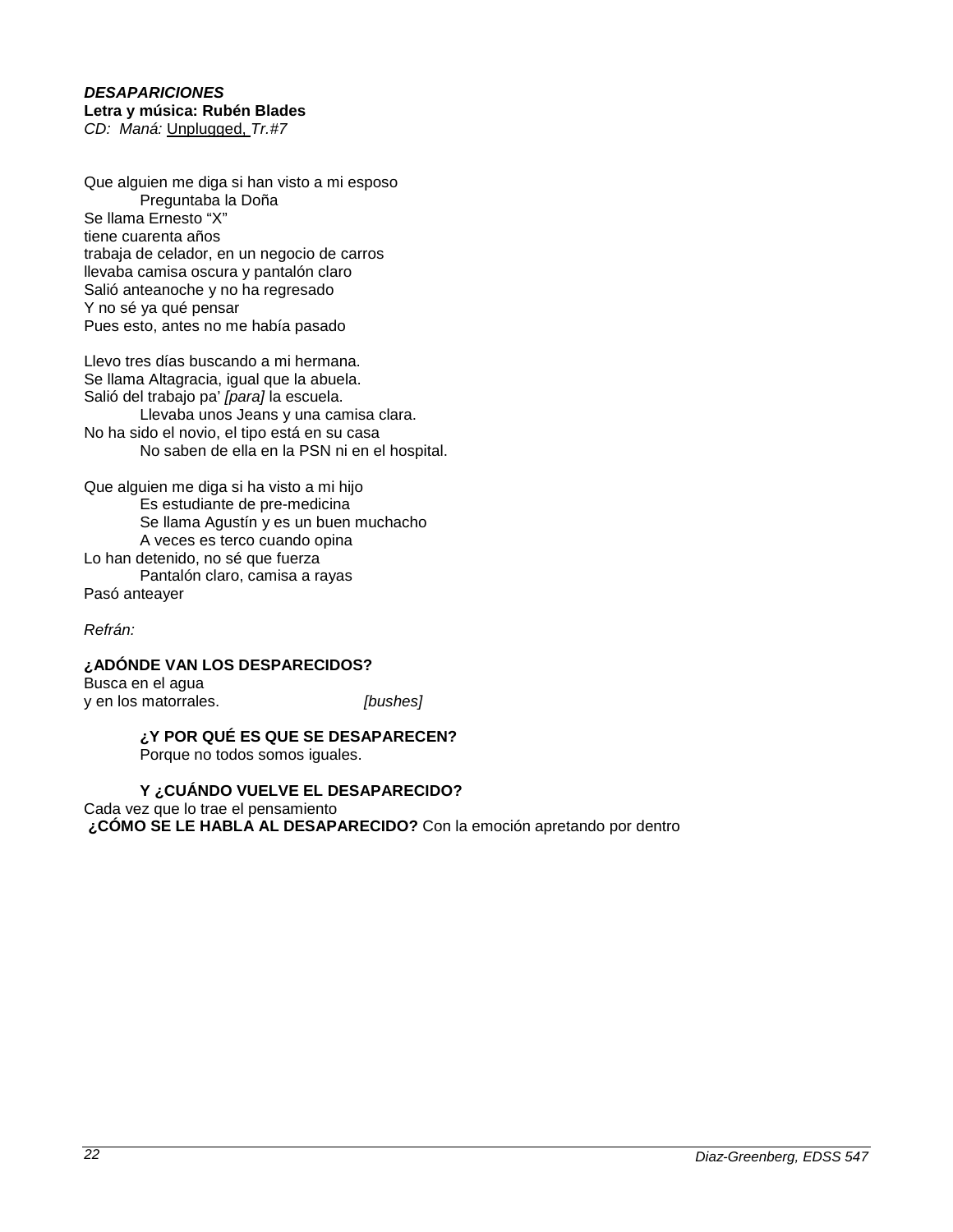## **El cine**

## **LeLoup & Ponterio**

| photo from                            | A muchas personas les gusta ir al cine para ver<br>las películas. Es un pasatiempo muy común y<br>divertido. |
|---------------------------------------|--------------------------------------------------------------------------------------------------------------|
| http://www.screenvis.com/medkit3.htm) |                                                                                                              |

#### Preparation phase\*:

1. Cuando Uds. miran los anuncios del cine, ¿qué tipo de información normalmente buscan? ¿El horario? ¿Los protagonistas? ¿El precio?

Nombren 5 categorías de datos importantes:

| Datos importantes en la decisión de cuál película van a ver: |
|--------------------------------------------------------------|
|                                                              |
| 2                                                            |
|                                                              |
|                                                              |
| 5.                                                           |

2. ¿Hay otro tipo de información que necesitan Uds. para informar su decisión?

Otra información que vamos a considerar al seleccionar una película:

#### Comprehension & Interpretation Phases\*:

Ahora bien. Uds. quieren ir al cine para ver una película. Tienen que decidir cuál película van a ver. Miren la [cartelera/ciberguía](http://madrid.ciudadesnetropolis.com/cine/cartelera.cfm) de los cines de México D. F. Seleccionen tres películas y apunten la información pedida para cada película.

| <b>Película</b> | <b>Cine</b> | <b>Dirección</b> | Teléfono | <b>Precio</b> | <b>Horario</b> |
|-----------------|-------------|------------------|----------|---------------|----------------|
|                 |             |                  |          |               |                |
| <u>.</u>        |             |                  |          |               |                |
| J.              |             |                  |          |               |                |

En parejas, comparen los datos que han apuntado para ver si concuerdan en qué película quieren ver. Si no, pónganse de acuerdo, persuadiendo el uno al otro.

#### Application phase\*:

En parejas, diseñen/creen un cartel ilustrando la película que van a ver. Incluyan toda la información más importante y emocionante.

## Extension phase\*:

Presenten su cartel a la clase con las razones para ver esta película. Usen los datos más importantes e interesantes del cartel para animar a los demás a que asistan a la misma película.

\*For a thorough discussion of this model, please see Teacher's Handbook: Contextualized Language Instruction, 1999, Shrum & Glisan, 2nd Edition; p. 137.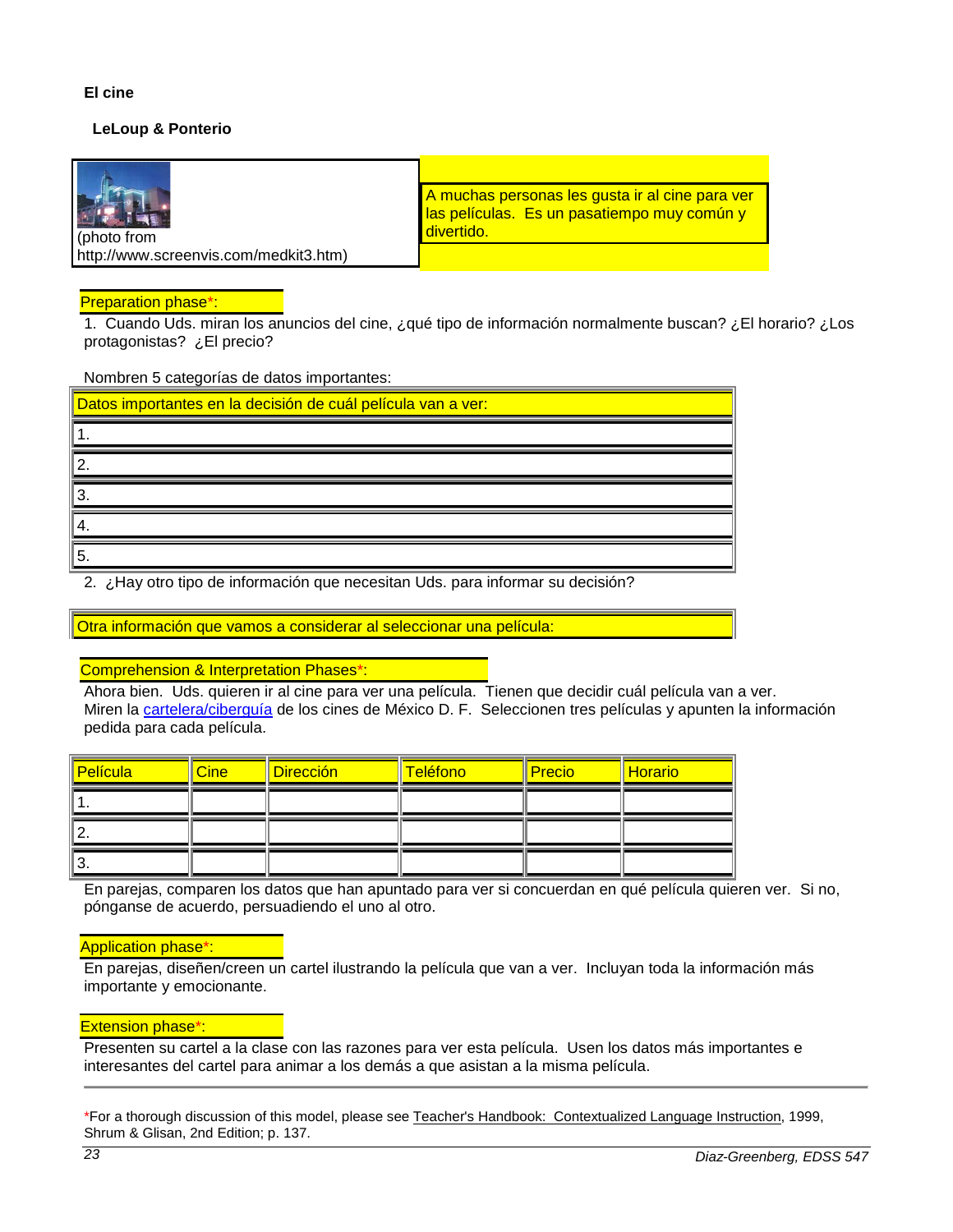Activities based on Shrum & Glisan Interactive Model from Teacher's Handbook (1999, p.137) W3 page maintained by PonterioR@c` Copyright © 2000, LeLoup & Ponterio, International Communications and Culture, SUNY College at Cortland, Cortland, New York. La identificación personal: los nombres LeLoup & Ponterio

Preparation phase (pre-listening):

### **Interpersonal Mode**

1. What are some of the things people consider when they select names for their children? favorite names a "junior" honoring a relative or friend popular names at the time significance of a particular name religion ethnicity

2. Do names have meanings of their own, apart from significance we may attribute to them?

3. How are complete names formed for most of us? (estadounidenses) first name + middle name (usually) + last name (usually of father) first name + middle name (usually) + last name of mother first name + middle name (usually) + last name, which is hyphenated combination of both parents' names

## Comprehension phase (listen for gist; main idea):

| Interpretive and Interpersonal Modes |                                                                          |  |
|--------------------------------------|--------------------------------------------------------------------------|--|
|                                      | Watch this video clip and listen carefully for the<br><b>Ifollowing:</b> |  |

- 1. What is this woman's full name?
- 2. Where is she from?
- 3. What is her first name?
- 4. What is her second name?
- 5. What is her surname?
- 6. Compare your answers with your partner.

Interpretation phase (main ideas & details):

Interpretive and Interpersonal Modes

- 1. Which name is more important, the first or the second? Why?
- 2. How are surnames formed in Spanish-speaking families?
- 3. Do women in this culture change their names when they marry? If so, and this woman were married to a man named Mr. Weaver, what would her name be?
- 4. Compare your answers with your partner.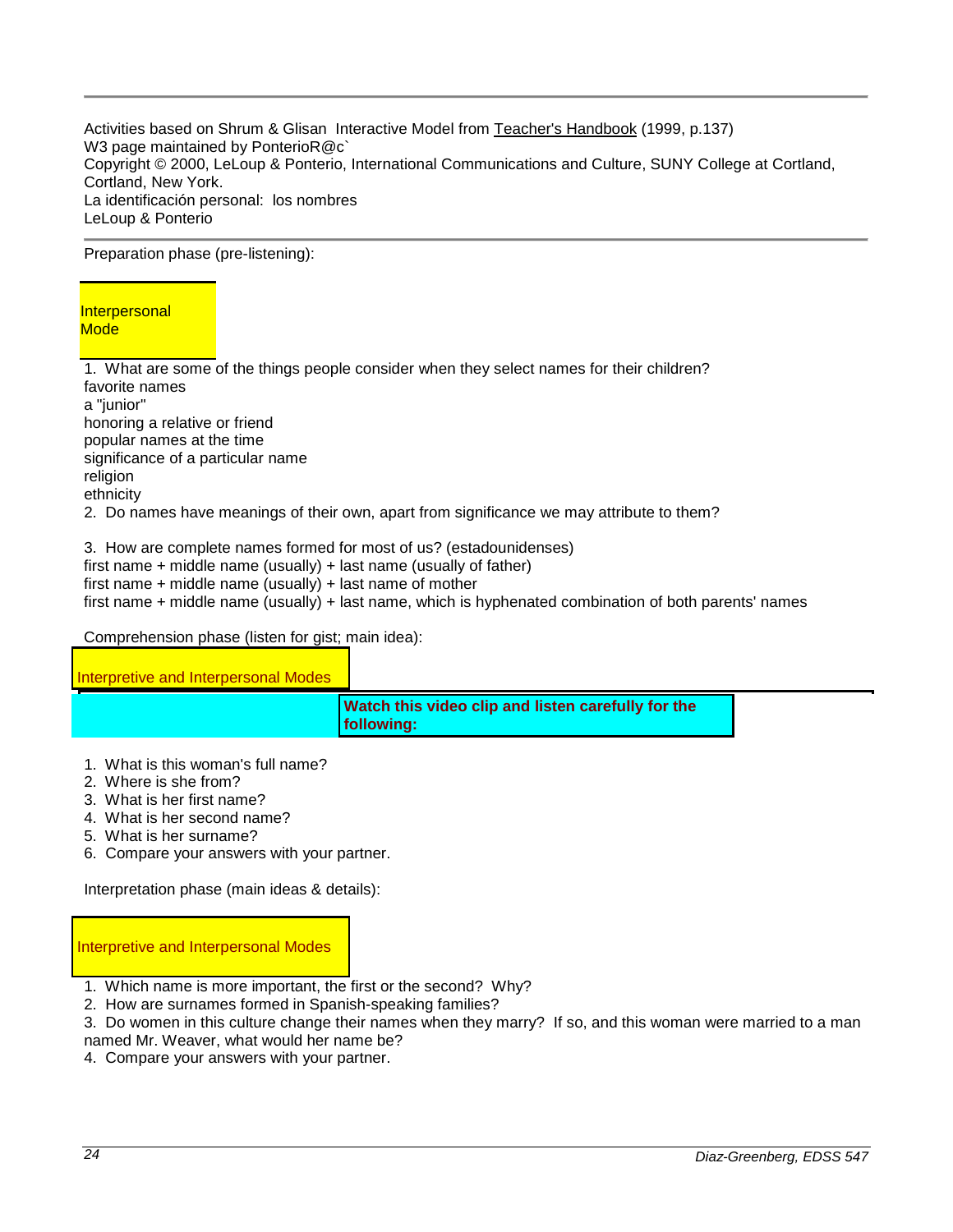Application phase (create/recreate text):

Interpretive and Interpersonal Modes

- 1. Write your own full name using the Spanish system.
- 2. Explain the formation of your name to your partner.

Extension phase (analyze and compare):

| Interpretive and Interpersonal Modes |                                                                                              |  |
|--------------------------------------|----------------------------------------------------------------------------------------------|--|
| Tu nombre: origen y significado      | <b>Click on this site and find the meaning of</b><br>your first and second names in Spanish. |  |
| Tu apellido: origen y significado    | If you have a Spanish surname, click on<br>this site to find its meaning.                    |  |

1. Ask your family the reasons behind your first and second names. Why were you named the way you were?

2. Write a brief explanation of the meaning of your names. Include your surname if you have the information.

3. Introduce yourself to the class, using your full "Spanish-style" name. Explain the meaning of your names and how you got them.

Activities based on Shrum & Glisan Interactive Model from Teacher's Handbook W3 page maintained by PonterioR@`

Copyright © 2000, LeLoup & Ponterio, International Communications and Culture, SUNY College at Cortland.

Adapting Instruction EDSS Methods Courses

| Learner Outcomes: | Apply a universal design process for curriculum and instructional development in<br>inclusive and multicultural classrooms |  |
|-------------------|----------------------------------------------------------------------------------------------------------------------------|--|
| Assessment:       | Design of two lessons to meet the characteristics of students with diverse learning<br>and language needs                  |  |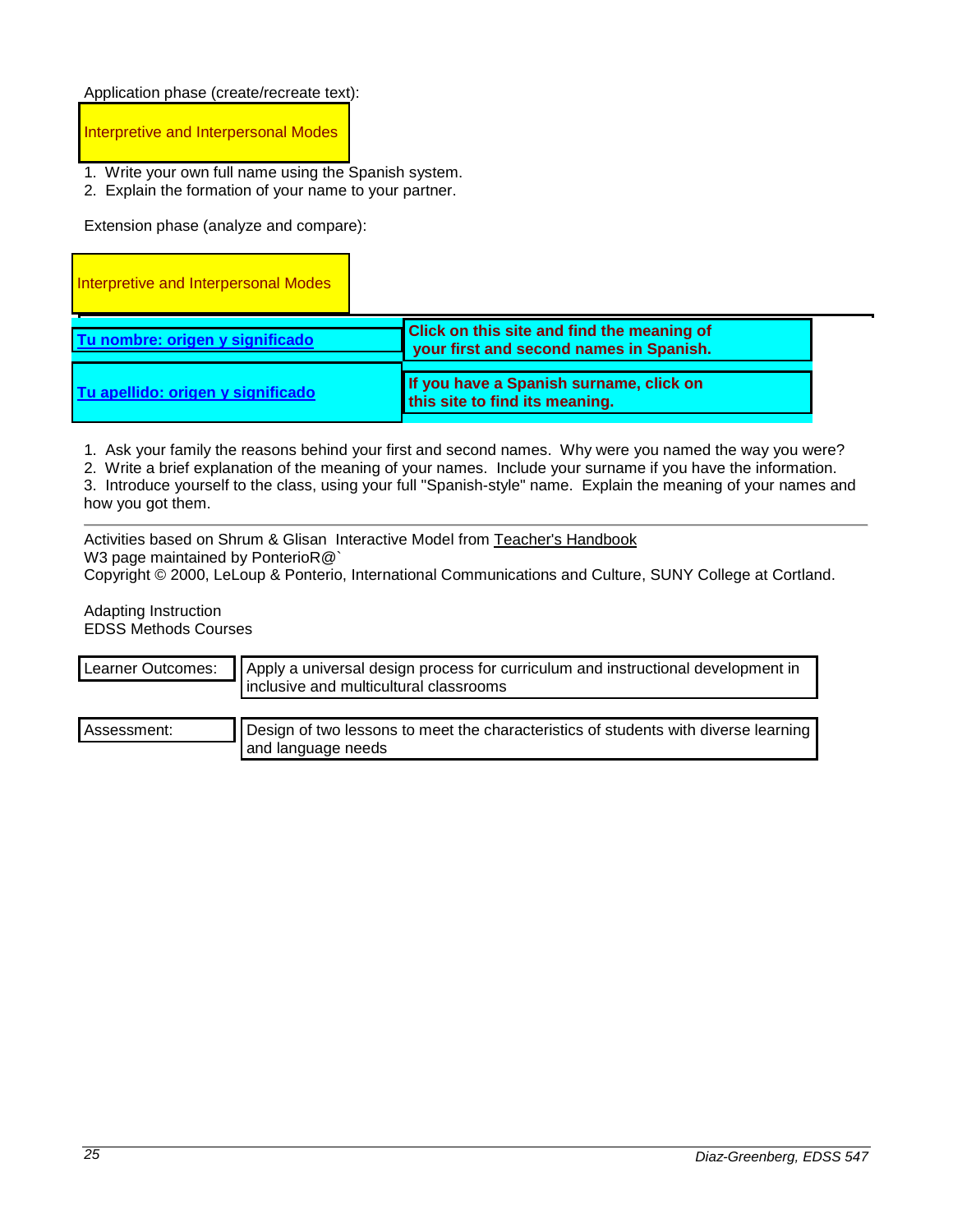| Resource(s):                          | Title and necessary information:                                                                                                                                                                                                                                                                                                           |
|---------------------------------------|--------------------------------------------------------------------------------------------------------------------------------------------------------------------------------------------------------------------------------------------------------------------------------------------------------------------------------------------|
| Textbook/page                         | Udvari-Solner, A, Villa, R., & Thousand, J. (2002). Access to the general education<br>curriculum for all: The universal design process. In J. Thousand, R. Villa, & A. Nevin<br>(Eds.) Creativity and collaborative learning: A practical guide to empowering<br>students, teachers, and families. Baltimore: Paul H. Brookes Publishing. |
|                                       | Villa, R. A. & Thousand, J. S. (1995). Creating an inclusive school. Alexandria, VA:<br>Association for Supervision and Curriculum Development.                                                                                                                                                                                            |
|                                       | Chapter 5<br>pp.125 - 135                                                                                                                                                                                                                                                                                                                  |
|                                       | Choate, J.S. (2000) Successful inclusive teaching: Proven ways to detect and<br>correct special needs (3 <sup>rd</sup> ed.), Boston: Allyn & Bacon.                                                                                                                                                                                        |
|                                       | Chapters 2, 3, & 14<br>Chapters related to the activity's content area (e.g., social studies, science,<br>mathematics)                                                                                                                                                                                                                     |
| Supplemental<br><b>Print Material</b> | Three learner descriptions<br>Classroom activity description                                                                                                                                                                                                                                                                               |

Activity Description

Preparation

1. Read carefully the following chapters:

Villa, R. A. & Thousand, J. S. (l995). Creating an inclusive school. Alexandria, VA: Association for Supervision and Curriculum Development.

Chapter 6, pp. 80-86 pp.125 - 135

(Review Chapter 5)

Choate, J.S. (2000) Successful inclusive teaching: Proven ways to detect and correct special needs (3<sup>rd</sup> ed.), Boston: Allyn & Bacon. Chapters 2, 3, 14. Chapters related to the activity's content area (e.g., social studies, science, mathematics)

Reflection and Application

Given 3 learner descriptions and 1 description of a general education classroom activity, in a team of 2 to 4 classmates brainstorm ways to differentiate content, the instructional process, and product (assessment procedures) to ensure each of 3 learners successfully participate in the general education lesson. Provide a rationale for your selection differentiation strategies, given the principles of universal design you have studied thus far in the class.

Learner #1 – Student with mild learning disabilities

Learner #2 – Student who presents behavioral challenges in the classroom

Learner #3 – Student with a sensory disability (e.g., blindness, deafness)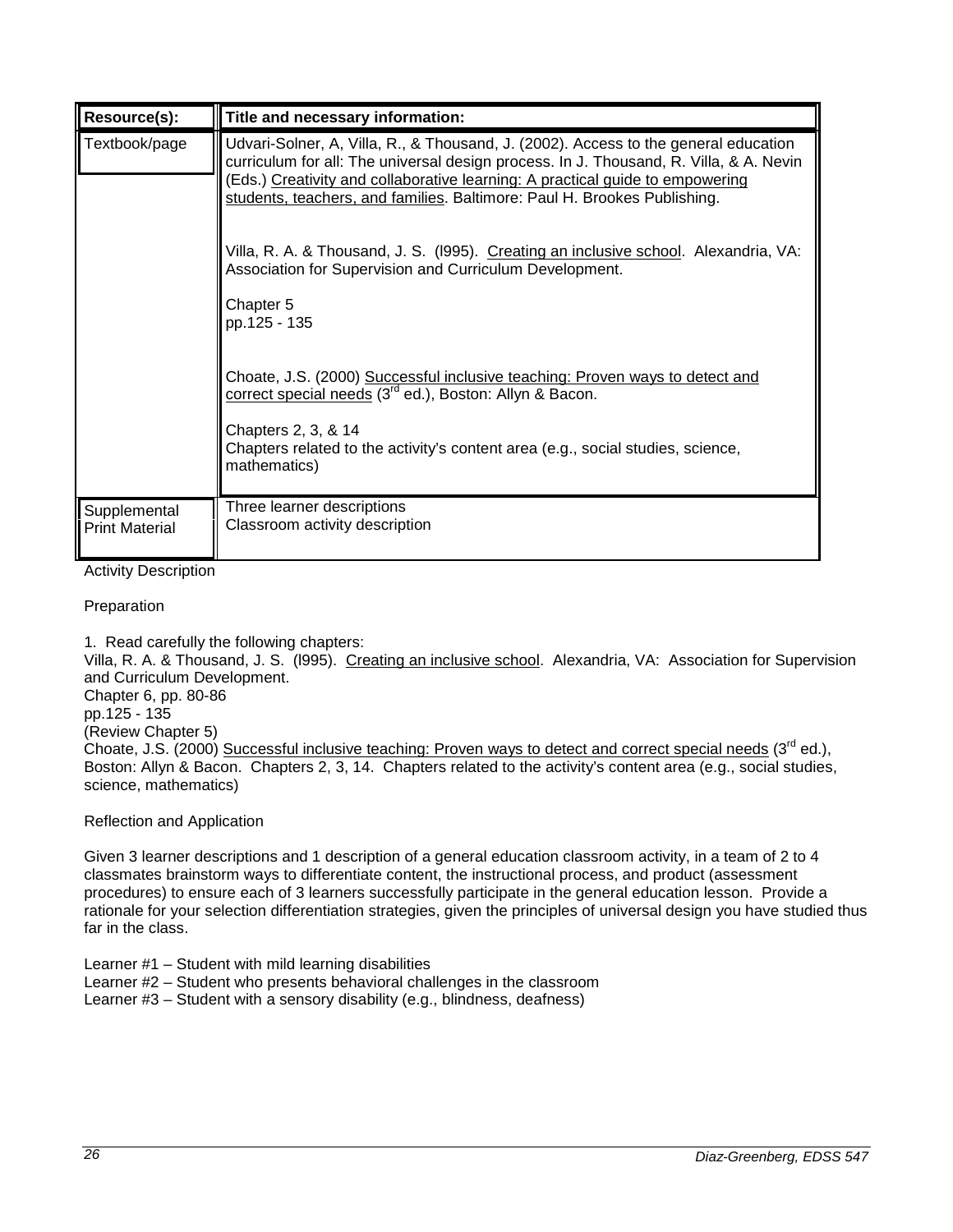Rubric for Team-Generated Modification of Curriculum & Instruction

# **Name: Date:**

| <b>Dimension</b>   |                                                                                                                                                                                                               | $\mathbf{2}$                                                                                                                                                                                                                               | 3                                                                                                                                                                                                                     | 4                                                                                                                                                                |
|--------------------|---------------------------------------------------------------------------------------------------------------------------------------------------------------------------------------------------------------|--------------------------------------------------------------------------------------------------------------------------------------------------------------------------------------------------------------------------------------------|-----------------------------------------------------------------------------------------------------------------------------------------------------------------------------------------------------------------------|------------------------------------------------------------------------------------------------------------------------------------------------------------------|
| Idea<br>Generation | Shallow,<br>inaccurate or no<br>definition of the<br>problem<br>No logical<br>agreement of how<br>to deal with the<br>problem<br>Lack of interest or<br>participation in the<br>whole process<br>Very short & | Poor definition of the<br>problem<br>Little logical<br>agreement of how to<br>deal with the problem<br>Shows limited<br>concern &<br>participation in the<br>whole process<br>Short & inadequate<br>time to generate<br>many quality ideas | Acceptable definition<br>of the problem<br>Agrees on how to<br>deal with the problem<br>Active participation in<br>the whole<br>brainstorming<br>process<br>Spends adequate<br>time to generate a<br>variety of ideas | In-depth analysis<br>of the problem<br>Full consensus of<br>how to deal with<br>the problem<br>Everyone fully<br>participates in the<br>brainstorming<br>process |
| <b>Content</b>     | inadequate time,<br>generate few ideas<br>Produced little &<br>superficial<br>suggestions                                                                                                                     | Poor information<br>produced<br><b>Modifications</b> are                                                                                                                                                                                   | Produce adequate<br>information<br><b>Modifications</b> are                                                                                                                                                           | Produce deep<br>and accurate<br>information                                                                                                                      |
|                    | <b>Modifications</b><br>suggested are<br>shallow and lack<br>practicality<br>Rationale is<br>inadequate<br><b>Extremely short</b><br>report (e.g., 1<br>page)                                                 | limited & somewhat<br>practical<br>Rationale is<br>inadequate<br>Report too short to<br>represent adequate<br>content                                                                                                                      | adequate and mostly<br>practical<br>Adequate pages<br>Complete rationale<br>Adequate length                                                                                                                           | Modifications are<br>deep, clear & well<br>developed &<br>practical<br>Rationale is very<br>complete<br>More than<br>adequate length                             |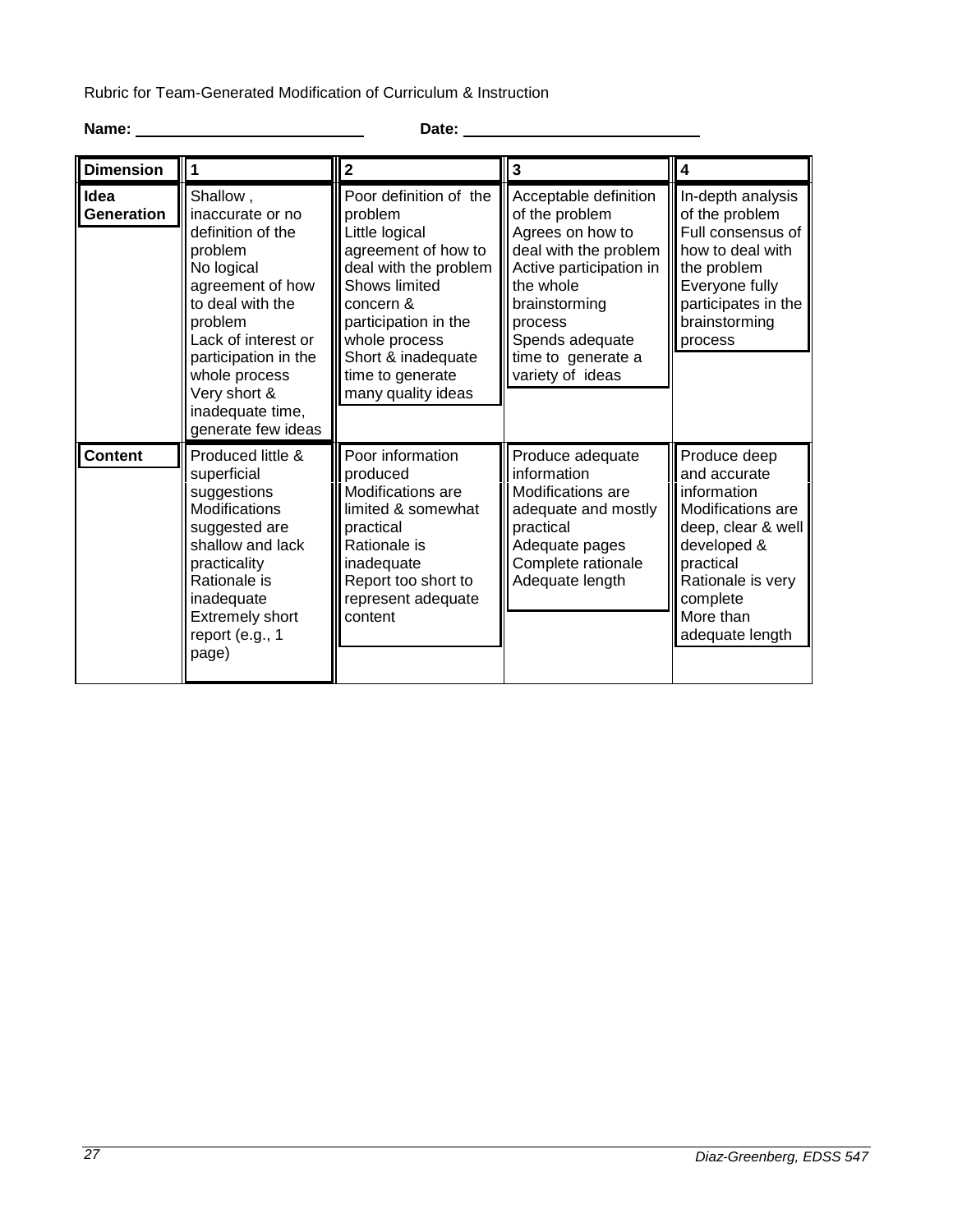## **Culture Presentation Evaluation\* EDSS 547**

- **1. Was the panel topic clearly defined?**
- **2. Did all group members have a significant role?**
- **3. Was the presentation convincing? Did it cover the main arguments necessary to persuade the audience of the topic statement?**
- **4. Did the panel presentation demonstrate effective communication strategies?**

## **Group Evaluations**

| Name                                           | Points<br>Item 1 | Points<br>Item <sub>2</sub> | Points<br>Item 3 | Points<br>Item 4 | <b>Totals</b> |
|------------------------------------------------|------------------|-----------------------------|------------------|------------------|---------------|
|                                                |                  |                             |                  |                  |               |
| 2                                              |                  |                             |                  |                  |               |
| 3                                              |                  |                             |                  |                  |               |
| $\vert 4$                                      |                  |                             |                  |                  |               |
| 5                                              |                  |                             |                  |                  |               |
| $\overline{6}$                                 |                  |                             |                  |                  |               |
| Other comments per Group # (Use back of sheet) |                  |                             |                  |                  |               |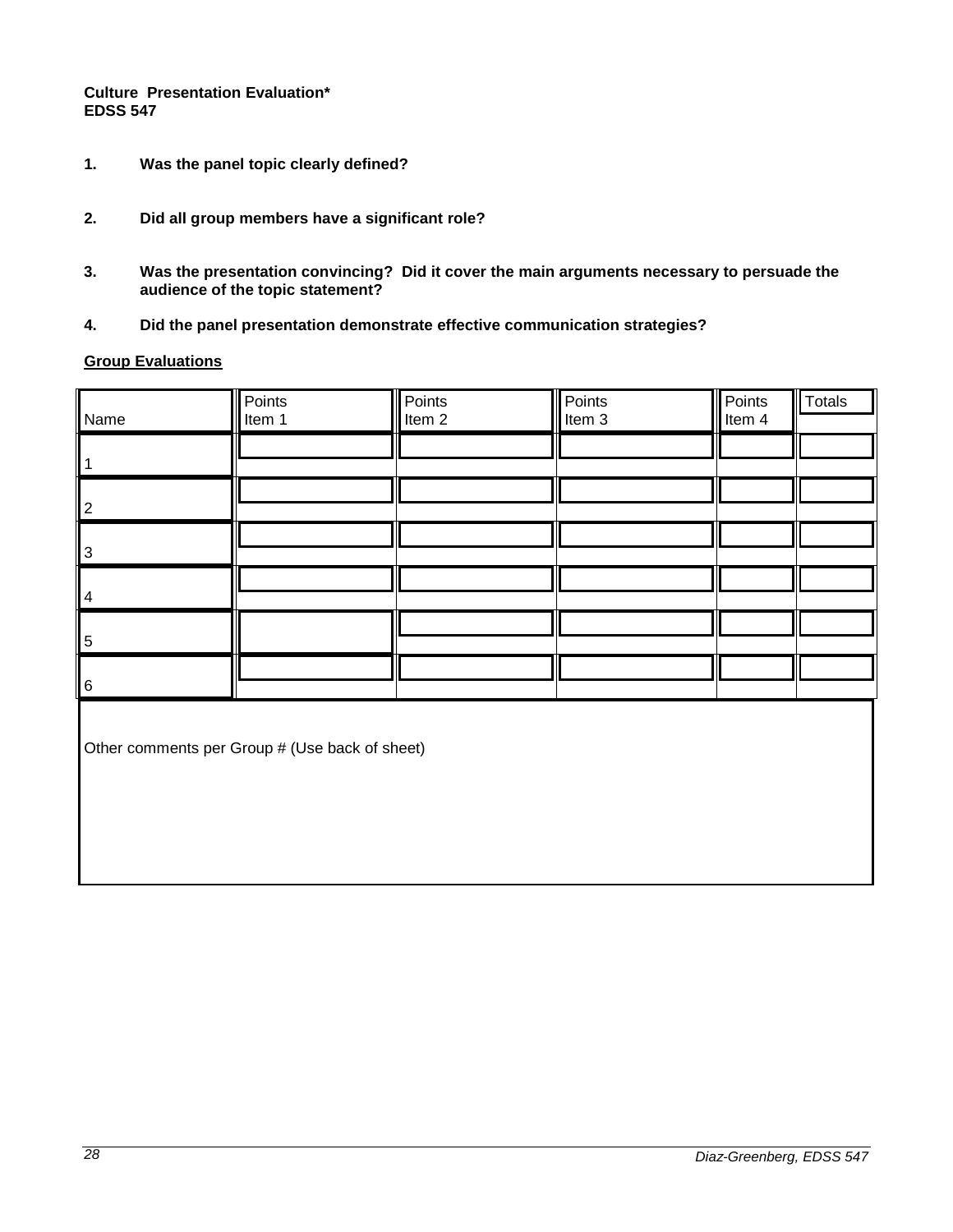## **TENTATIVE WEEKLY SCHEDULE**

#### <span id="page-28-0"></span>**The professor reserves the rights to modify the schedule below when deemed appropriate.** *Items are suggestive, and delivery depends on available time*

| <b>Date</b>                            | <b>Topic</b>                                                                                                                                                                                                                                  | <b>Readings &amp; Assignments Due</b>                                                                                                                                                                                                                                                                                                                                                                                                                                                                                                                                                                                                                                                                                                                                                                                                                                                                                                                                                                                                                                                                                                                                                                                                                                                                                                   |
|----------------------------------------|-----------------------------------------------------------------------------------------------------------------------------------------------------------------------------------------------------------------------------------------------|-----------------------------------------------------------------------------------------------------------------------------------------------------------------------------------------------------------------------------------------------------------------------------------------------------------------------------------------------------------------------------------------------------------------------------------------------------------------------------------------------------------------------------------------------------------------------------------------------------------------------------------------------------------------------------------------------------------------------------------------------------------------------------------------------------------------------------------------------------------------------------------------------------------------------------------------------------------------------------------------------------------------------------------------------------------------------------------------------------------------------------------------------------------------------------------------------------------------------------------------------------------------------------------------------------------------------------------------|
| <b>Session</b><br>1<br>1/21            | Introductions / Needs sensing/<br><b>Syllabus Overview</b><br>a) demonstrate a high proficiency in<br>the language that allows them to<br>conduct their classes in the target                                                                 | Jigzaw Preliminary Chapter: "Becoming Familiar with the<br>Profession and Expectations for Language Teachers" (Shrum<br>and Glissen) Summarize sections of chapter and present them<br>orally during class.<br>Introduction to MERLOT                                                                                                                                                                                                                                                                                                                                                                                                                                                                                                                                                                                                                                                                                                                                                                                                                                                                                                                                                                                                                                                                                                   |
| <b>Session</b><br>$\mathbf{2}$<br>1/28 | language<br>c) demonstrate knowledge of the<br>nature of language, and of basic<br>linguistics as well as a thorough<br>understanding of the structural rules<br>and practical use of the target<br>language.                                 | Before class candidates read "The Nature of Language" at<br>http://www.jstor.org.ezproxy.csusm.edu/stable/20024143?seq=3<br>"Spanish Linguistics: The past 100 Years: Retrospective and<br>Bibliography" by John M. Lipski, at<br>http://www.jstor.org/stable/345013 and "Communication as an<br>Organizing Principle in the National Standards: Sociolinguistic<br>Aspects of Spanish Language Teaching" by C. A. Klee, located<br>at http://www.jstor.org/stable/345044 Reading Summaries are<br>written beforehand and brought to class for discussion.<br>Candidates are introduced to a lesson plan that targets listening<br>and reading http://personal.ashland.edu/~bschmidt/madres.htm<br>The lesson is demonstrated in class and students are asked to<br>carry out the specific tasks step by step. Afterwards, candidates<br>are asked to work in groups and develop a lesson similar to the<br>one presented in class<br>(http://personal.ashland.edu/~bschmidt/madres.htm) and to use<br>the same format to target at least two of the four language<br>domains (listening, speaking, reading, and writing) The lessons<br>are presented in class and candidates are assessed using the<br>Interagency Language Roundtable Scale. Candidates present<br>their lesson plans and units during Clinical Practice and use the |
| <b>Session</b><br>3<br>2/4             | c) demonstrate knowledge of the<br>nature of language, and of basic<br>linguistics as well as a thorough<br>understanding of the structural rules<br>and practical use of the target<br>language.                                             | Interagency Language Roundtable Scale to determine students'<br>ability to listen, speak, read, and write in the target language<br>Peer Teaching Chapter 7 "Using a Story-based approach to<br>Teach Grammar" in "Teachers' Handbook" by Shrum and<br>Glisan.<br>Start developing mini-lessons based on a story, legend, or<br>folktale corresponding to any Latin American country.<br>See samples on Cougar Courses                                                                                                                                                                                                                                                                                                                                                                                                                                                                                                                                                                                                                                                                                                                                                                                                                                                                                                                  |
| <b>Session</b><br>Λ<br>2/11            | d) demonstrate an in-depth<br>knowledge and understanding of<br>the cultures and societies in which<br>the target language is spoken, with<br>validation and appreciation of the<br>language and cultures of heritage<br>and native speakers. | Peer Teaching Chp 5 "Integrating Cultures and Comparisons<br>into Middle School Language Instruction" Chapter will be<br>discussed orally in class.<br>Download and explore RETANet_A Book of Lesson Plans.pdf<br>and bring it to class. Cultural Presentations assignment is<br>introduced and sample is provided<br>http://marilynhougland.wikispaces.com/oaxaca                                                                                                                                                                                                                                                                                                                                                                                                                                                                                                                                                                                                                                                                                                                                                                                                                                                                                                                                                                      |
| <b>Session</b><br>$5*$<br>2/18         | d) demonstrate an in-depth<br>knowledge and understanding of<br>the cultures and societies in which<br>the target language is spoken, with<br>validation and appreciation of the<br>language and cultures of heritage<br>and native speakers  | Working in small groups, candidates examine the various<br>cultures that encompass the "Latino culture"<br>Candidates are asked to prepare and present a lesson plan<br>based on the culture of their choice similar to the one created by<br>former students:<br>http://bcladlessonplan.wikispaces.com/<br>Cooperative Learning: Group work on presentations                                                                                                                                                                                                                                                                                                                                                                                                                                                                                                                                                                                                                                                                                                                                                                                                                                                                                                                                                                           |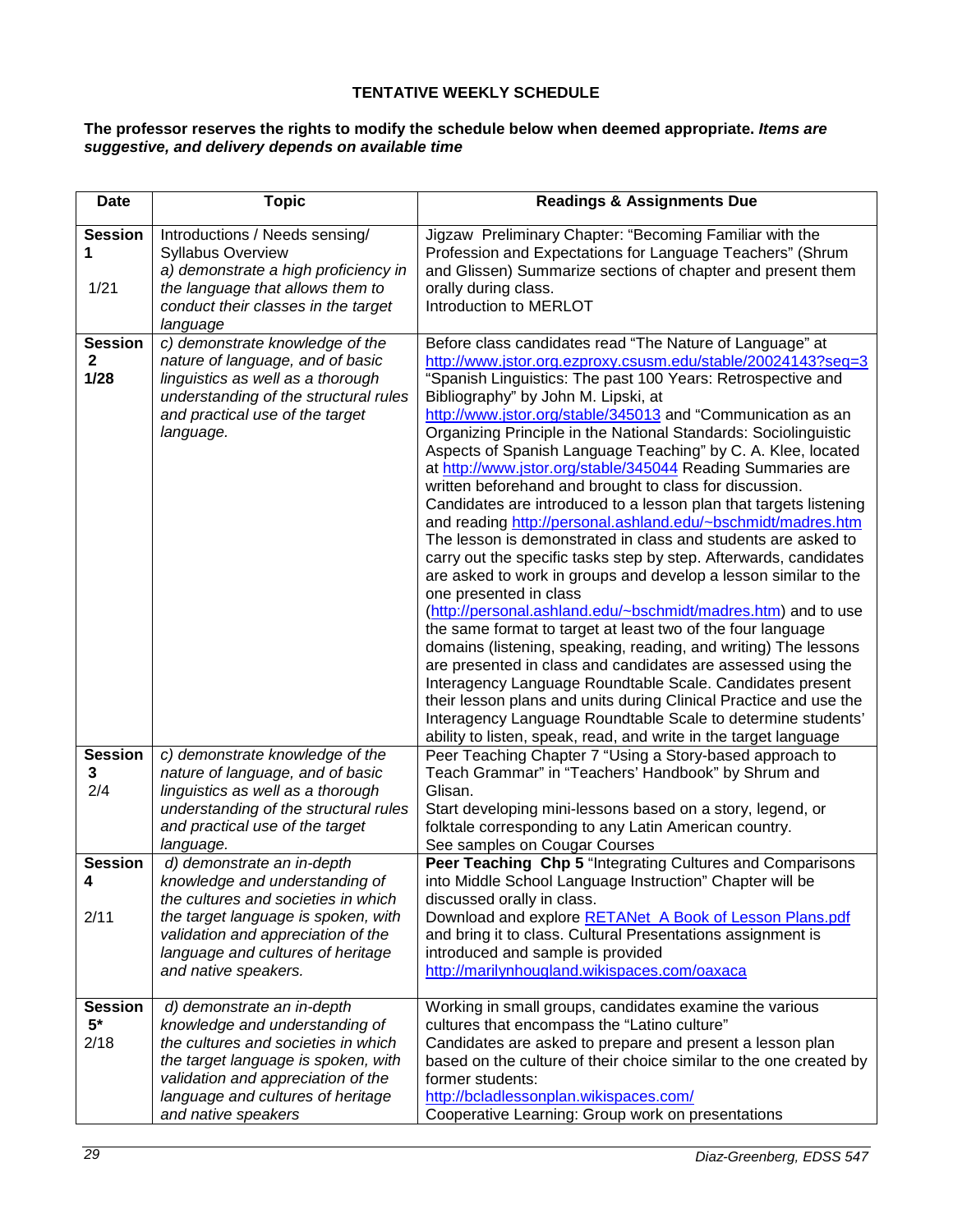| <b>Session</b>          | e) demonstrate that they have the                                        | Peer Teach Chp 3 "Organizing Content and Planning for                                                                             |
|-------------------------|--------------------------------------------------------------------------|-----------------------------------------------------------------------------------------------------------------------------------|
| 6                       | requisite knowledge necessary to                                         | Integrated Language Instruction" in textbook                                                                                      |
|                         | plan and deliver challenging                                             | Read information pertinent to the Cognitive Academic Language                                                                     |
| 2/25                    | lessons, to assess their students                                        | Learning Approach and apply the information to the Thematic                                                                       |
|                         | using a variety of assessment tools                                      | Unit plan                                                                                                                         |
|                         | aligned with current methodology in                                      | http://www.nclrc.org/about_teaching/topics/lang_learn_strat.html                                                                  |
|                         | second-language acquisition                                              | and they also read "Helping Struggling Students to Become                                                                         |
|                         |                                                                          | Good Language Learners" at                                                                                                        |
|                         |                                                                          | http://calla.ws/handouts.html                                                                                                     |
| <b>Session</b><br>$7^*$ | e) demonstrate that they have the<br>requisite knowledge necessary to    | Students work in small groups to create cultural presentations.                                                                   |
|                         | plan and deliver challenging                                             |                                                                                                                                   |
| 3/4                     | lessons, to assess their students                                        |                                                                                                                                   |
|                         | using a variety of assessment tools                                      |                                                                                                                                   |
|                         | aligned with current methodology in                                      |                                                                                                                                   |
|                         | second-language acquisition                                              |                                                                                                                                   |
|                         |                                                                          |                                                                                                                                   |
| <b>Session</b>          |                                                                          |                                                                                                                                   |
| 8                       | b) demonstrate the ability to teach<br>in a proficiency-oriented program | Candidates are introduced to a lesson plan that targets listening<br>and reading http://personal.ashland.edu/~bschmidt/madres.htm |
|                         | with a commitment to teaching and                                        | The lesson is demonstrated in class and students are asked to                                                                     |
|                         | learning using the four language                                         | carry out the specific tasks step by step. Afterwards, candidates                                                                 |
| 3/11                    | skills of listening, speaking, reading,                                  | are asked to work in groups and develop a lesson similar to the                                                                   |
|                         | and writing, thus enabling their                                         | one presented in class (                                                                                                          |
|                         | students to demonstrate                                                  | http://personal.ashland.edu/~bschmidt/madres.htm) and to use                                                                      |
|                         | communicative ability in the target                                      | the same format to target at least two of the four language                                                                       |
|                         | language from level 1 to advanced                                        | domains (listening, speaking, reading, and writing) The lessons                                                                   |
|                         |                                                                          | are presented in class and candidates are assessed using the                                                                      |
|                         |                                                                          | Interagency Language Roundtable Scale. Candidates present                                                                         |
|                         |                                                                          | their lesson plans and units during Clinical Practice and use the<br>Interagency Language Roundtable Scale to determine students' |
|                         |                                                                          | ability to listen, speak, read, and write in the target language                                                                  |
| <b>Session</b>          | b) demonstrate the ability to teach                                      | Peer Teaching Chapter 2, Developing Oral and Written                                                                              |
| 9                       | in a proficiency-oriented program                                        | Interpersonal Communication, in the required textbook                                                                             |
| 3/18                    | with a commitment to teaching and                                        | (Teachers' Handbook by Shrum and Glisan) and write a                                                                              |
|                         | learning using the four language                                         | Reading Response about the chapter. Candidates also read                                                                          |
|                         | skills of listening, speaking, reading,                                  | "Practices and Principles for Engaging the Three                                                                                  |
|                         | and writing, thus enabling their                                         | Communicative Modes in Spanish through Songs and Music" by                                                                        |
|                         | students to demonstrate                                                  | F. Nussel, located at http://www.jstor.org/stable/20063629 After                                                                  |
|                         | communicative ability in the target                                      | reading the article students prepare a lesson targeting the                                                                       |
|                         | language from level 1 to advanced                                        | Communication Standards through music similar to the one<br>created by former students in this sample: http://grado7-             |
|                         |                                                                          | presidentes.wikispaces.com/                                                                                                       |
|                         |                                                                          |                                                                                                                                   |
| <b>Session</b>          | emphasize critical thinking and                                          | Read "Authenticating Materials through Critical Thinking:                                                                         |
| 10                      | evidence of student learning to                                          | The Case of Teaching and Learning Suggestions in                                                                                  |
| 3/25                    | inform their best practices in                                           | Portuguese" at http://www.jstor.org/stable/20063627 and                                                                           |
|                         | teaching                                                                 | prepare a Reading Response to discuss in class. Apply                                                                             |
|                         |                                                                          | information read to materials used in your class for                                                                              |
|                         |                                                                          | evaluation                                                                                                                        |
| <b>Session</b>          | Spring Break!!!!                                                         | No class today!!!!                                                                                                                |
| 11                      |                                                                          |                                                                                                                                   |
| 4/1                     |                                                                          |                                                                                                                                   |
|                         |                                                                          |                                                                                                                                   |